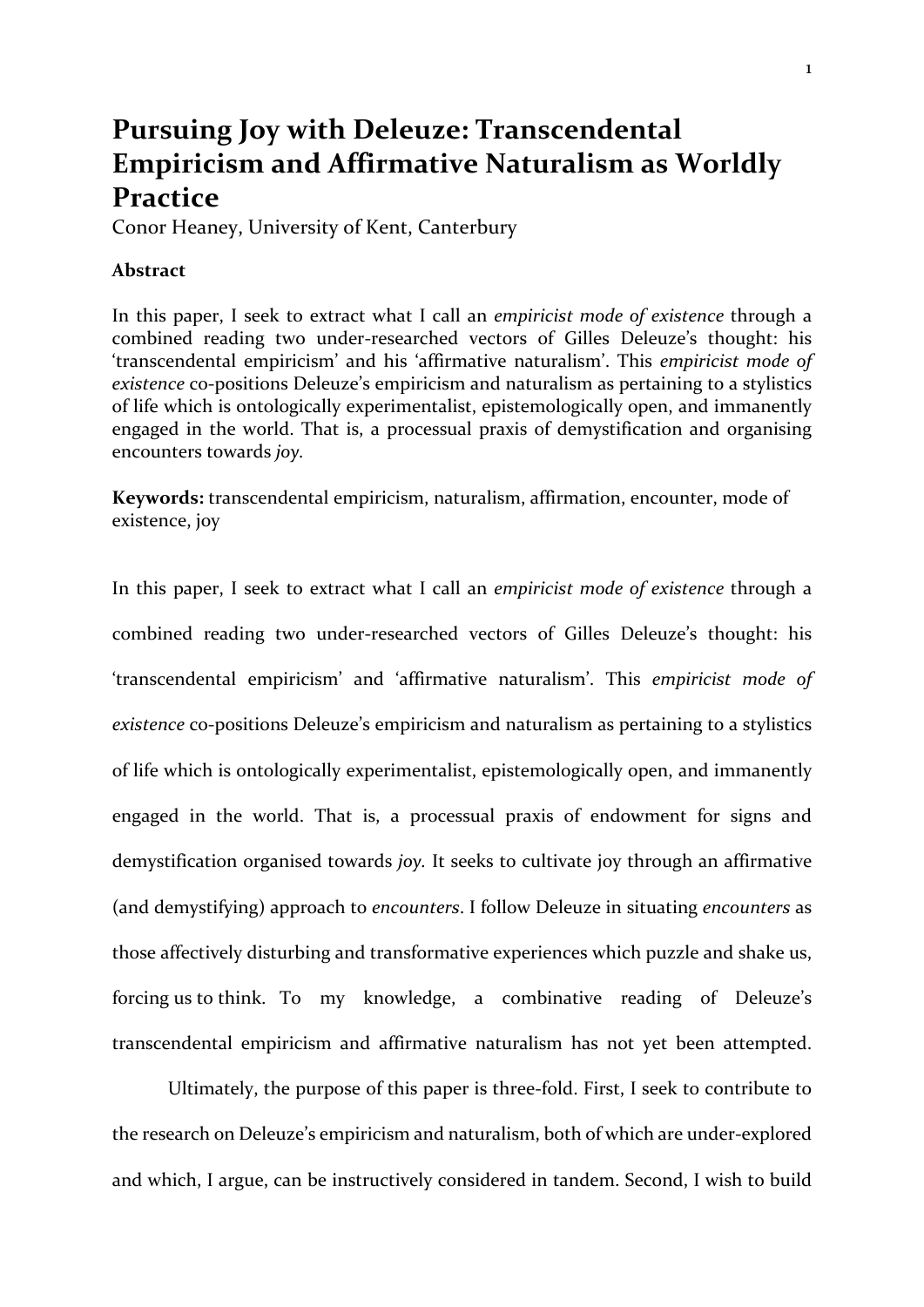upon the relatively new and growing body of research on what Deleuze's work might have to say in relation to the development of a specifically Deleuzian philosophy of life or aesthetics of existence, and thereby to argue that Deleuze's empiricism and naturalism are indissociable from *wordly practice,* and cannot be reduced to methodology or philosophical practice. Thirdly, I hope that this research can generate new problems, new venues of exploration, experimentation, research, and practice; I will gesture towards some such problems in the conclusion.

In the first section of this paper, I will briefly outline the contours of transcendental empiricism. In the second section, my attention will turn to affirmative naturalism. The third section will develop from these, extracting and developing the combinative reading of these two positions I am calling an *empiricist mode of existence.*  I conclude in the final section with gestures towards the new problematics this paper generates.

### **I. Transcendental Empiricism**

The seemingly oxymoronic term *transcendental empiricism* is one that Deleuze affirms both in relatively early works (notably *Difference and Repetition)* and later ones (namely, *Immanence: A Life* (Deleuze 2001: 25)). As James Williams notes, the term itself has received relatively little independent attention in the literature on Deleuze (Williams 2010: 115). In order to detach Deleuze's transcendental empiricism from his various gestures towards it, I will first distinguish Deleuze's singular approach to empiricism which is, unsurprisingly, not a classically epistemological one. Second, I will then reanimate Deleuze's famous philosophical rallying call against the *Image of Thought* in chapter three of *Difference and Repetition* as a rallying call (i) against conceptual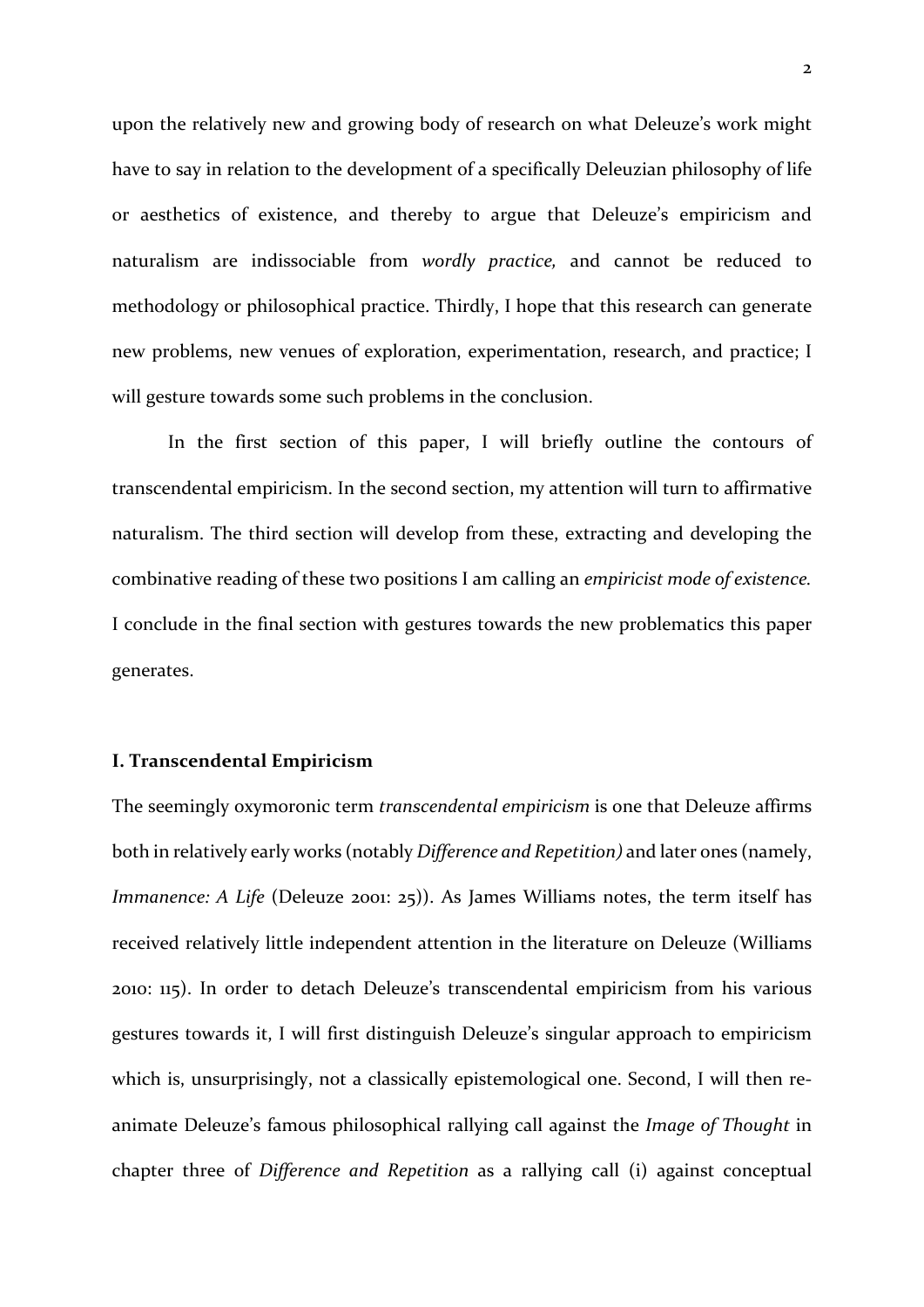approaches which presuppose the nature, trajectory, and ends of sensibility and thought (uncritical ontologies of sensibility and thought) and (ii) towards conceptual approaches which interrogate the genesis of sensibility and thought as such. In pursuing these two tasks, transcendental empiricism becomes, I argue, a continuous philosophical and wordly practice which confronts, affirms, and differentially actualises the conditions of genesis of sensibility and thought. I will now turn to the first of these two tasks: situating Deleuze's empiricism.

One of the initial issues that arise with Deleuze's characterisation of his approach as a type of *empiricism* is the considerable historical-philosophical baggage such a term comes with, potentially, of course, inviting associations with the empiricisms of Francis Bacon, John Locke, George Berkeley, David Hume, and so forth.<sup>1</sup> Empiricism, in this 'classic' guise, is described by Deleuze (following Kant) in *Empiricism and Subjectivity*  as such: 'empiricism is the theory according to which knowledge not only begins with experience but is derived from it' (Deleuze 1991: 107). In other words, such empiricism is about the subject's *experiential and processual acquisition of epistemological closure.*  It is epistemological in the sense that it is focused on how the subject acquires knowledge about the natural world from the zero-point of its experience of it. It proceeds from a certain type of ontological starting point ('the subject who experiences and thinks') and asks how might such a subject acquire knowledge about the natural world. Experience functions as an epistemic ground for the subject of classical empiricism: sensible experience is, here, the *explanans*, and the 'subject who experiences' is presupposed, or is the very starting point. Furthermore, such an empiricism presupposes that the proper object and application of thought is the attainment of 'knowledge.' In this sense, such an empiricism is *epistemologically*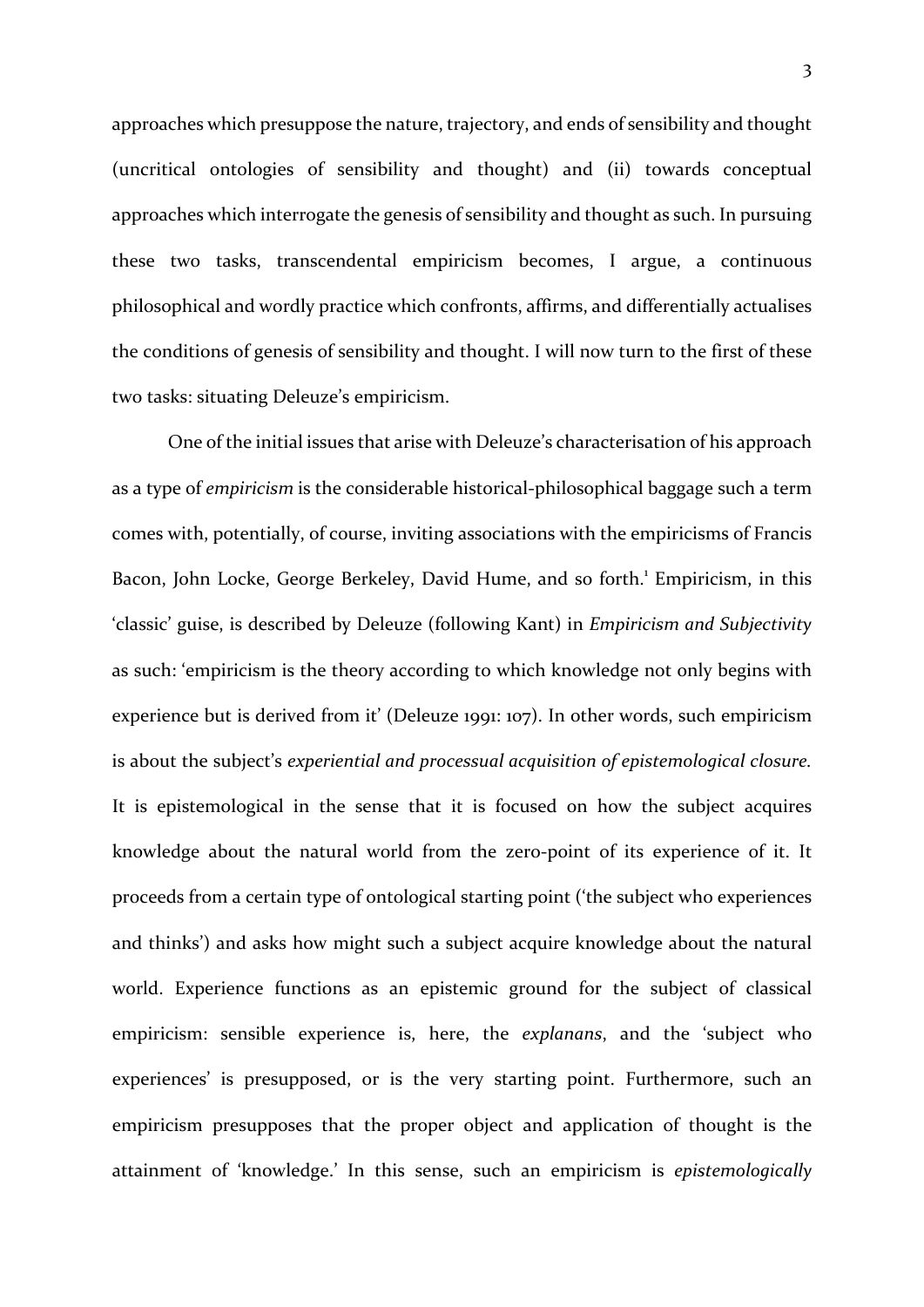*unidirectional*. Succinctly put, epistemological empiricism both presupposes a certain given point of departure ('the subject who experiences and thinks') and a proper point of arrival ('knowledge') as the proper *movement* or *process* of thought. This combination of a point of departure and point of arrival is empiricism's *ontology of thought.*

Such epistemological unidirectionality is a far cry from what Deleuze takes to be the 'object' or problem of his empiricism, which is concerned not with how we might acquire knowledge from the starting from of an experiencing and thinking subject, but instead with *transcendental conditions of experience and thought themselves.* In other words, whereas epistemological empiricism takes thought and experience as *ontologically given,* Deleuze pivots the object of empiricism towards an investigation of *how the given, experience, and thought is produced;* not assuming, and thereby investigating the production of the given is one of the tasks of a Deleuzian empiricism (Bryant 2008: 11). In this sense, Deleuze treats as an *explanandum* what epistemological empiricism treats as an *explanans.* Further, insofar as Deleuze's seeks to push the problem empiricism confronts towards that of the production of the given*,* Deleuze's empiricism thereby becomes focused on the creative and speculative exploration of *ontological processes* rather than the search for *epistemological closure.* In Kantian parlance, Deleuze is not concerned with the *conditions of possibility of knowledge,* but with the *transcendental conditions of thought and experience* (Beistegui 2010: 15). In this way, Deleuze will not assume the nature, possible trajectories, or targeted ends of thought, nor he will not take the operation of thought for granted. Succinctly put, Deleuze's transcendental empiricism has a very different point of departure ('what are the transcendental conditions of experience and thought?') and no obvious proper point of arrival (insofar as it does not assume the nature, trajectory or ends of thought's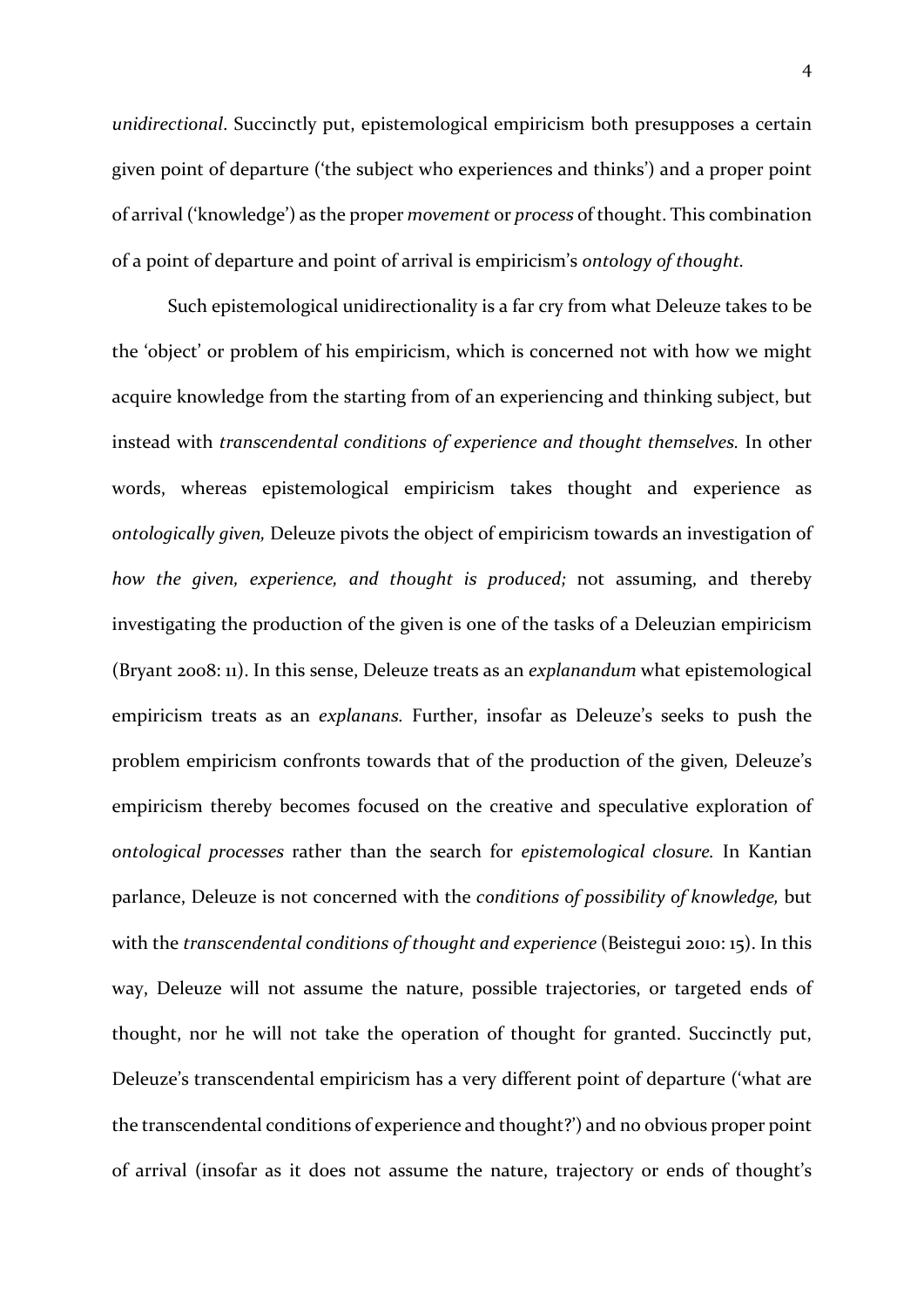movement) when compared to its epistemological namesake. Whereas epistemological empiricism presupposes a thinking and experiencing subject as a point of departure, Deleuze's transcendental empiricism actively questions what produces thought and experience and so shifts the point of departure to questions of ontological processes and processes of individuation (that of the *ontogenesis* (Simondon 2009) of experience and thought); and where epistemological empiricism presupposes a certain movement of thought with a unidirectional point of arrival ('knowledge' or 'epistemological closure'), Deleuze's transcendental empiricism will actively develop and offer an alternative ontology of thought. As Miguel de Beistegui puts it:

The transcendental in Deleuze's sense amounts to a double twisting free, therefore: first, of *transcendence,* whether as God, being, or consciousness; second, of the problematic regarding the conditions of *possibility* of experience and knowing in general, irreducibly complicit with the logic of resemblance. Instead, Deleuze privileges the standpoint of immanence and the problematic of genesis: transcendental empiricism is concerned with isolating the genetic and immanent conditions of existence of the real. (Beistegui 2010: 15)

Of course, the ontological presuppositions of empiricism's ontology of thought are by no means presuppositions tied solely to the varieties of epistemological empiricism of Locke, Hume, and so forth. Rather, they are manifestations of the 'subjective presuppositions' which Deleuze famously claims permeate much of the Western philosophical tradition. Writing specifically on Descartes, Hegel and Heidegger (as exemplars rather than mere examples), Deleuze claims that they refuse 'objective presuppositions, but on condition of assuming just as many subjective presuppositions' (Deleuze 2014: 171) about the nature, trajectory and ends of thought. These 'subjective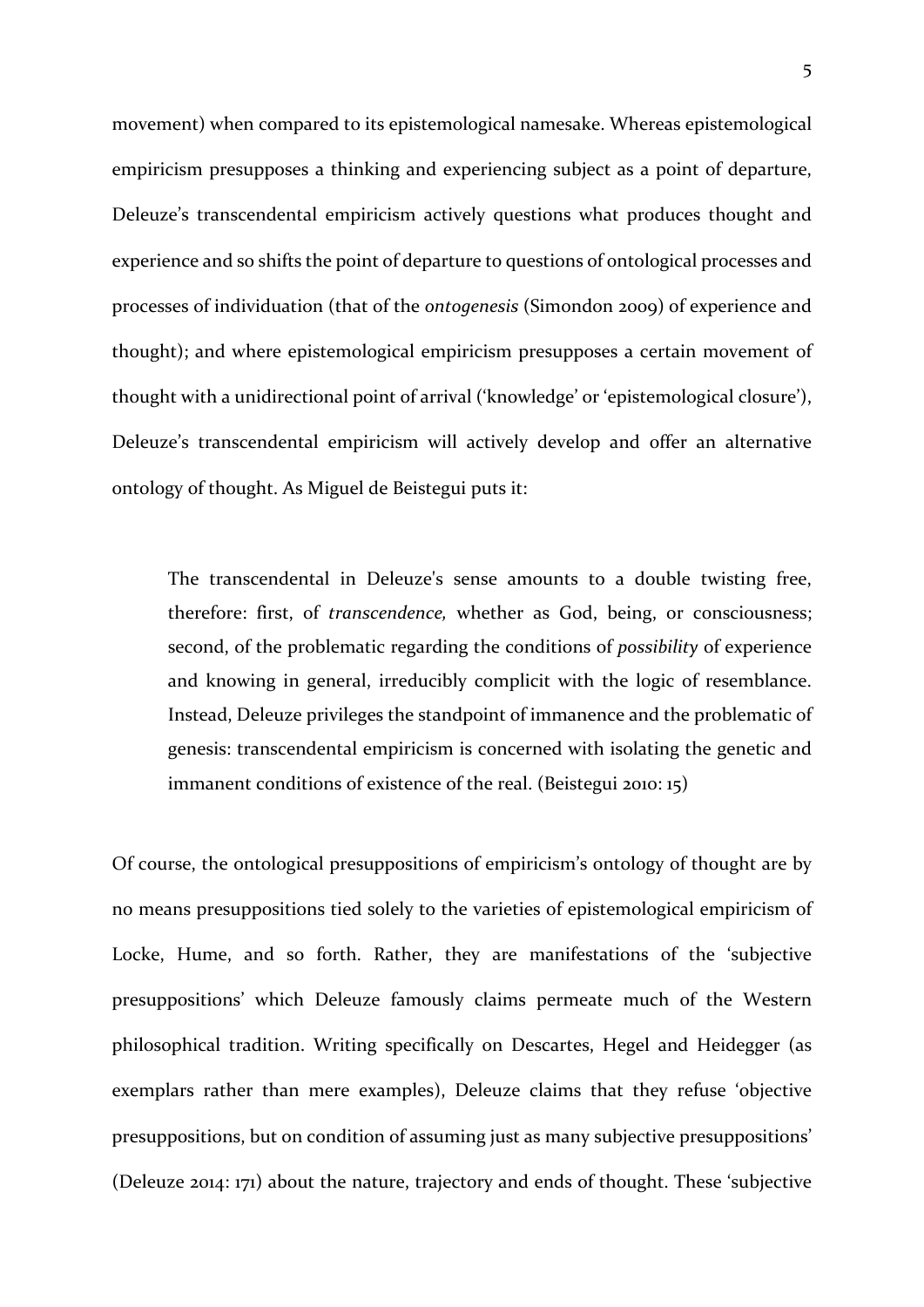presuppositions' – the 'I think' for Descartes, the 'concrete empirical being' for Hegel, 'pre-ontological understanding' for Heidegger – take as a starting point or *explanans*  what Deleuze treats as the *explanandum.* Deleuze calls the ontology of thought which structures these presuppositions, of course, the *Image of Thought.* I will not here recapitulate the various presuppositions – what Deleuze calls the eight 'postulates' – of this Image of Thought. However, it will be useful for my purposes to develop in a little more detail the *functionality* or *effects* the Image of Thought has. For Deleuze, an image of thought acts both as the pre-philosophical impetus for *where* and *how* thought begins and also as that which constitutes thought's *end;* as I noted above, it is an ontology of thought with an in-built point of departure and point of arrival*.* In this way, an image of thought 'surrounds' thinking. It constitutes a 'pre-philosophical understanding of what it means to think' (Beistegui, 2010: 9) and is both an initiative and orientative function of thought's movement. To continue the example from above which Deleuze uses: in Descartes, what it means to think is to strip away objective presuppositions and proceed from the indubitable 'I think.' This both *enables* thought for Descartes (this is the image's initiative function) but also *constrains* it insofar as Descartes will be disabled from considering, for example, the transcendental question of thought's possibility in the first place *in virtue of* its point of initiation, which assumes it. An image of thought is a usually un-thought origin of thought which both structures and constrains thought's purposive 'end-point.'

Nonetheless, a crucial point worth highlighting at this point is the sense in which Deleuze's criticisms of the Image of Thought are not criticisms which denigrate the task of *grounding* one's claims (or grounding philosophical practice more generally), or ones which seek to dispense with the philosophical importance of such a task, especially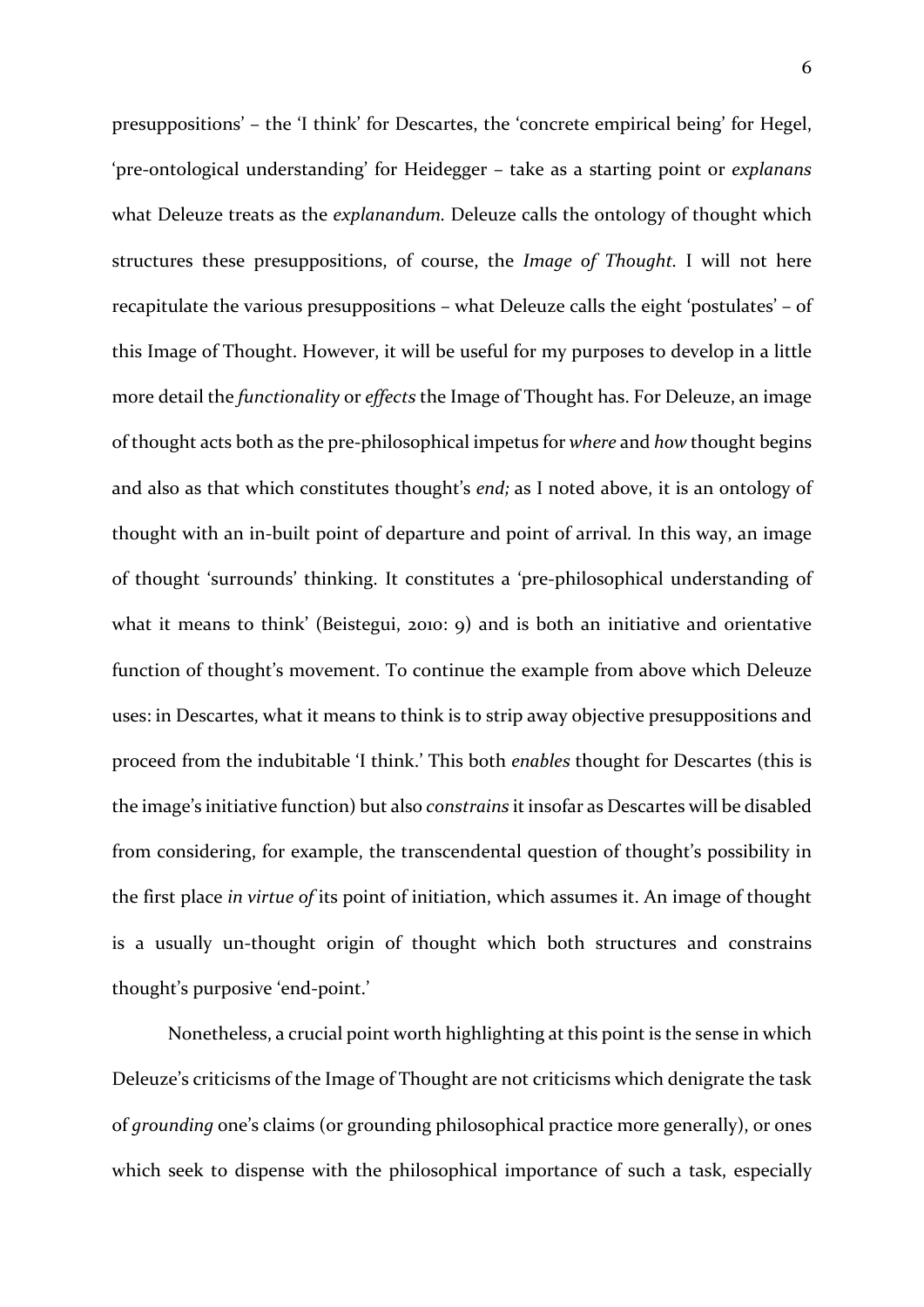insofar as such a task traverses Deleuze's oeuvre. In 1956-57, for example, Deleuze gave a seminar entitled *What is Grounding?* In this seminar series, Deleuze notes that the problem of grounding appears whenever one goes 'beyond the given*,*' as, indeed, with all 'knowing' as such. Discussing Hume, for example, Deleuze asks: 'when do we appeal to a ground? When one no longer relates one's activity to himself as an agent […] It is the subject who goes beyond, who evokes the problem of the ground' (Deleuze 2015: 25- 26). Further, towards the end of his life, with Guattari, Deleuze revisits the question of grounding in *What is Philosophy?;* here, philosophy is famously positioned as a constructivist practice of concept creation in which grounding is an indissociable part (Deleuze and Guattari 2013b: 77). Or more precisely, concept creation, for Deleuze and Guattari, will necessitate the institution of a pre-conceptual plane (a ground) which enables thought's *orientation* or practice*.* All philosophical practice, for Deleuze, incorporates this *institution* of a ground, or a practice of grounding, which enables thought to be pursued (whether or not this ground is explicitly theorised is, of course, a separate question):

This image is what indicates, always indirectly, obliquely, what it *means* to think, to use thought, to orient oneself in thought […] The image of thought is a plan in that sense: it provides a thought with its fundamental direction and its general climate; it orients and channels it. (Beistegui 2010: 10-11).

The issues, therefore, that Deleuze identifies through the eight postulates is not so much that these postulates seek to ground, but that they are not critical enough in their very practices of grounding*.* More specifically, Deleuze will charge the Image of Thought with a non-immanent practice of *tracing the transcendental from the empirical,* that is,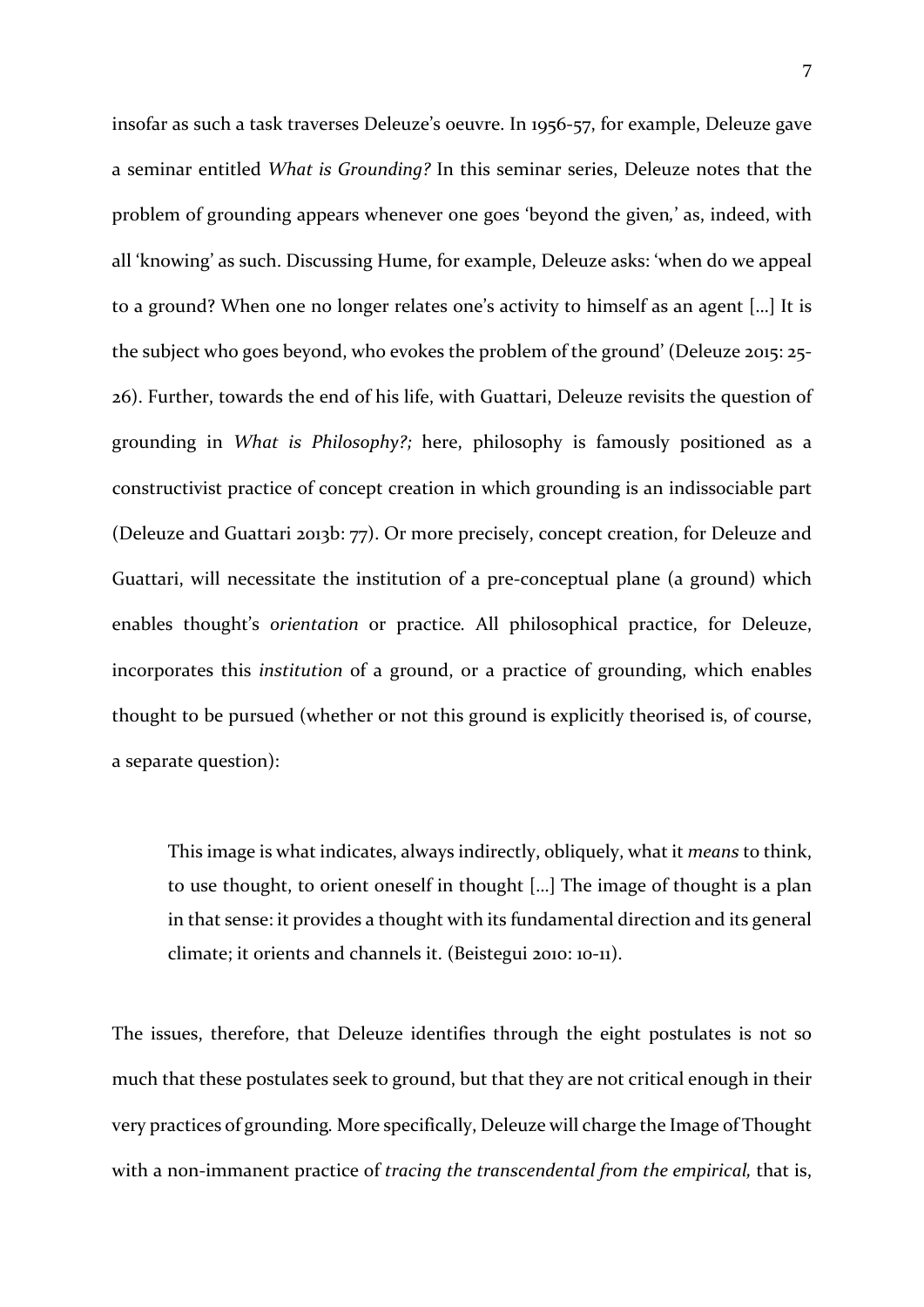a circular practice of grounding*.* In the 'search' for a ground for thought, tracing the transcendental from the empirical involves the practice of grounding thought in resemblance to, or in the image of, the empirical. So, for example, in Descartes's *cogito,*  thought is provided with a 'stable ground' upon which reason can attain epistemological closure (secure points of departure and arrival). Insofar as consciousness is instituted *as* this ground it is, for Deleuze, tracing the transcendental from the empirical; or quite simply *doubling the empirical* in a vicious circle in which the transcendental is conceived of *in resemblance to* that which it is supposed to ground. As Levi Bryant notes (2008: 36), this risks *essentialising* the empirical and singular as a transcendent ground of thought. Deleuze wrote forcefully on this in *The Logic of Sense:* 

The error of all efforts to determine the transcendental as consciousness is that they think of the transcendental in the image of, and in the resemblance to, that which it is supposed to ground [...] [This] vicious circle makes the condition refer to the conditioned as it reproduces its image [...] What is common to metaphysics and transcendental philosophy is, above all, this alternative which they impose on us: *either* an undifferentiated ground, or groundlessness, formless nonbeing, or an abyss without difference and without properties, *or* a supremely individuated Being and intensely personalized Form. Without this Being or this Form, you will have only chaos. (Deleuze 2013: 9)

Indeed, Deleuze's precise criticism of such points of departure, and such tracing practices, is that they do not live up to their putative criticality. As Bryant reiterates, Deleuze's criticises these canonical figures (for example, Descartes, Hegel, Heidegger) in the Western philosophical tradition 'not because he is rejecting the notion of critique, of having to ground one's claims, but rather because these positions are not critical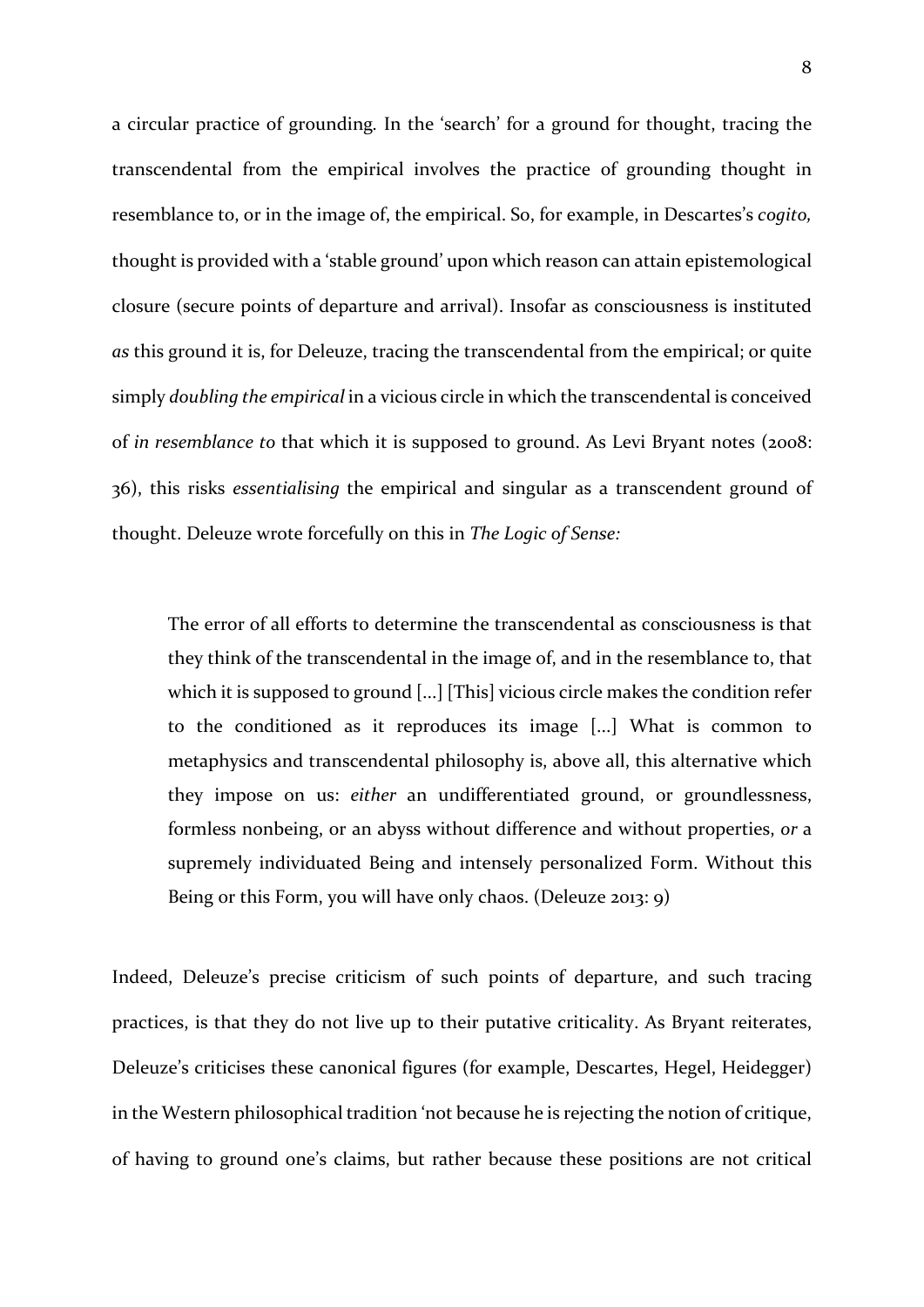enough' (2008: 16). Deleuze's outlining of the eight postulates of the Image of Thought functions as a set of criticisms of the absorption and reproduction of an uncritical ontology of thought and as an incitement of what he sees as the critical question - the transcendental question which his empiricism is concerned with - of what produces experience and thought at all.

Having outlined this, I will now turn to some of Deleuze's more 'positive' responses to the questions which he sees as being largely elided in the Western philosophical tradition. In response to the question, the transcendental question, of what produces experience and thought in the first place, Deleuze instead forcefully suggests that *thought is forced into being as the result of a fundamental encounter.* What might this mean? Thought - rather than being its own condition, initiator and ground – is positioned by Deleuze as being produced as a result of an exogenetic (Beistegui 2010: 13-15) and ontological 'event' he terms 'the encounter.' More specifically, Deleuze's claim is that thought's genesis is to be found in an encounter with that which 'can only be sensed' (the *sentiendum* or the 'being of the sensible') (Deleuze 2014: 183). In other words, rather than being related to what is *recognisable,* thought is produced when we encounter that which we precisely *do not recognise;* the object of the encounter 'is imperceptible precisely from the point of view of recognition' (Ibid. 184). Experience and thought are produced in an encounter with that which can only be sensed - that which can only be *felt -* rather than that which can be recognised, represented, or known. The encounter is undoubtedly empirical and immanent to experience, but nonetheless exogenetic, the 'object' of the encounter is treated by Deleuze as a transcendental sign; which, of course, is to say as a *condition* for thought, and not a transcendent (or supernatural) sign. The transcendental sign of the encounter functions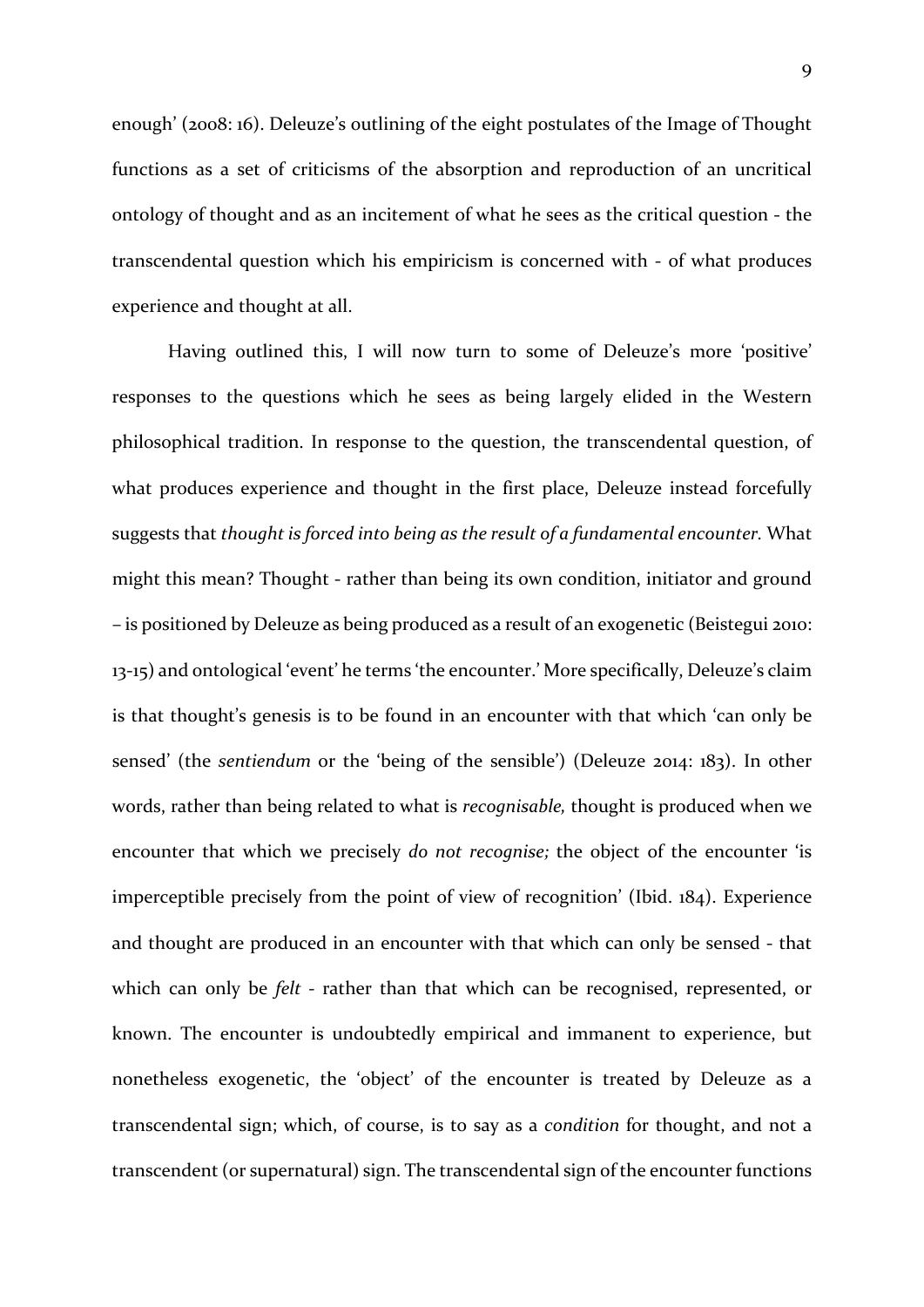as a potential condition for the movement of learning, as Benoît Dillet notes: 'learning how to think concerns signs, and compares the thinker to an Egyptologist trying to decipher hieroglyphs and signs, to give them sense and value. Faculties can only be discordant once they are disturbed by external signs' (Dillet 2013: 257).<sup>2</sup>

In other words, the encounter with that which can only be sensed does not presuppose the *exercise* of the subject's faculties of thought – it is not presupposing the 'subject who experiences and thinks' - instead, an encounter with the *sentiendum* here refers to an encounter which *produces* sensibility itself: 'The object of the encounter [...] really gives rise to sensibility with regard to a given sense [...] It is not a sensible being but the being *of* the sensible' (Deleuze 2014: 184). And which, further, *forces* thought into being, forcing thought 'to pose a problem: as though the object of encounter, the sign, were the bearer of a problem' (Ibid. 184). Thought is not simply the exercise of a naturally pre-endowed faculty, but must be *excited* into being (Rölli 2016: 160; also see Abdullah 2016: 30). The encounter with the *sentiendum* ignites thought precisely insofar as the *sentiendum* cannot be grasped, recognised, or understood. Deleuze calls this movement from the encounter *to* the posing of a problem the movement between an encounter with the being of the sensible (the *sentiendum*) *to* the thinking of the being of the intelligible (the *cogitatum*). He describes similar movements of the faculties in a number of different ways: thinking that which can *only* to be sensed, perceiving the *imperceptible,* imagining the *unimaginable,* speaking *silence,* and so forth. These movements are Deleuze's descriptions of the experimental pushing of faculties to their limits, a pushing occasioned by the disturbance of encounters with transcendental signs (Deleuze 2014: 188). The shock of these patterns are ones Deleuze describes in violent terms: as a *dark precursor,* an impersonal trespassing enemy striking us unexpectedly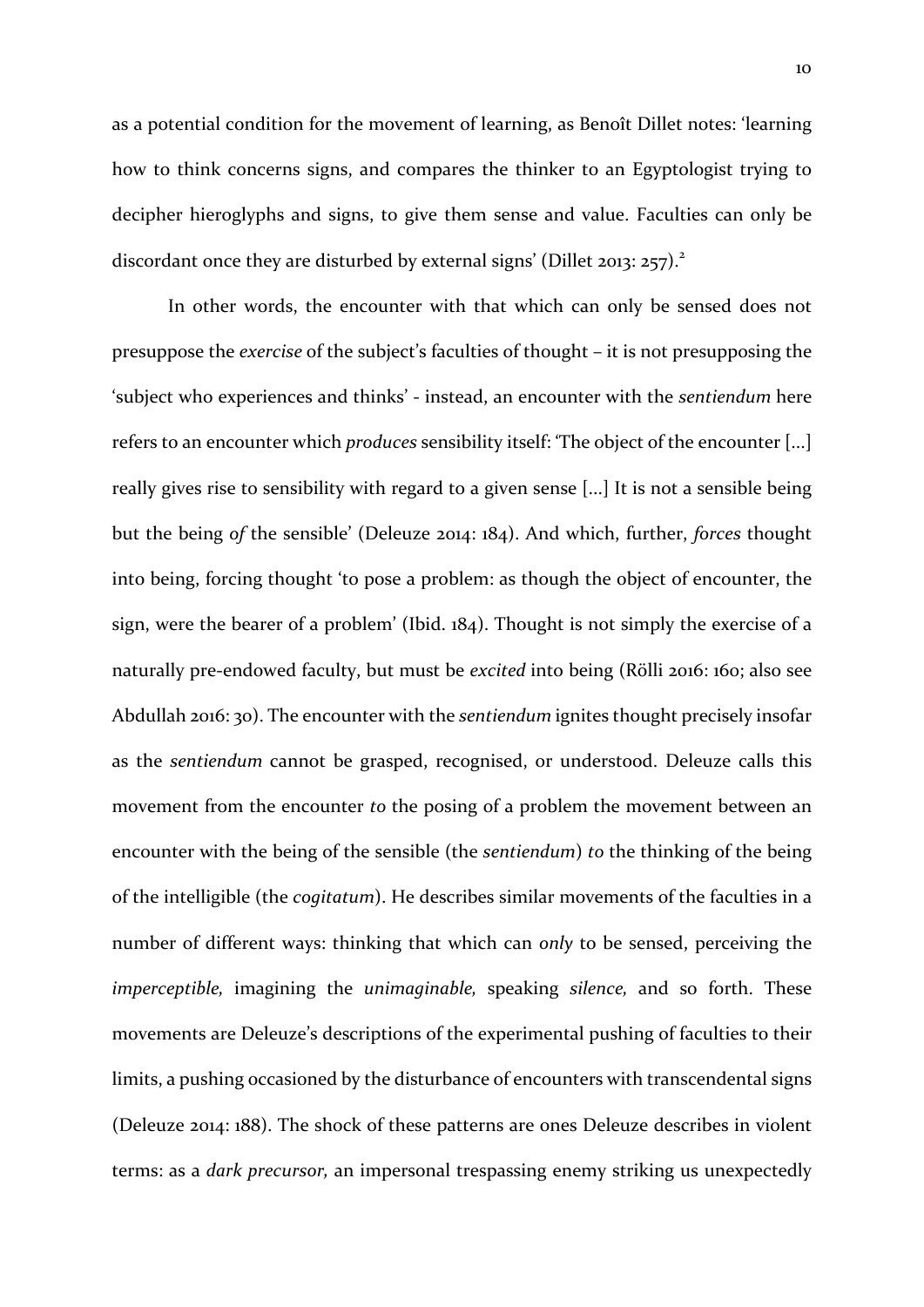(Ibid. 183). As John Rajchmann notes, thought begins 'with the encounter with something that doesn't fit in habitual ways of seeing and thinking, that 'shakes up' thinking and puts up something new to be thought' (Rajchmann 2000: 45). Importantly, against the Image of Thought*,* which positions thought as a voluntary and selfcontained movement (as when consciousness or the 'subject' is rendered or positioned as transcendent or as transcendental consciousness, and thereby as a firm ground for thought) and as epistemologically unidirectional (as a movement towards knowledge or epistemological closure), Deleuze instead positions thought, through this notion of the encounter, as exogenetic and involuntary, the results of which are *unpredictable*, *differential, and heterogenetic*. In short, thought's point of departure is the encounter and its point of arrival cannot be foretold. In this sense, thought's results are not completely reducible to the encounter, and instead are positioned as movements of *differential actualisation*:

Each faculty, including thought, has only involuntary adventures: involuntary operation remains embedded in the empirical [...] Even the point of departure – namely, sensibility in the encounter with that which forces sensation – presupposes neither affinity nor predestination. On the contrary, it is the fortuitousness or contingency of the encounter which guarantees the necessity of that which it forces to be thought. (Deleuze 2014: 190-191)

This is Deleuze's alternative to the Image of Thought's tracing of the transcendental from the empirical; instead of conceptualising the transcendental in the image of, or resemblance to, the empirical, the transcendental is instead conceptualised as external to and different from thought. *The transcendental is no longer the subject but that which*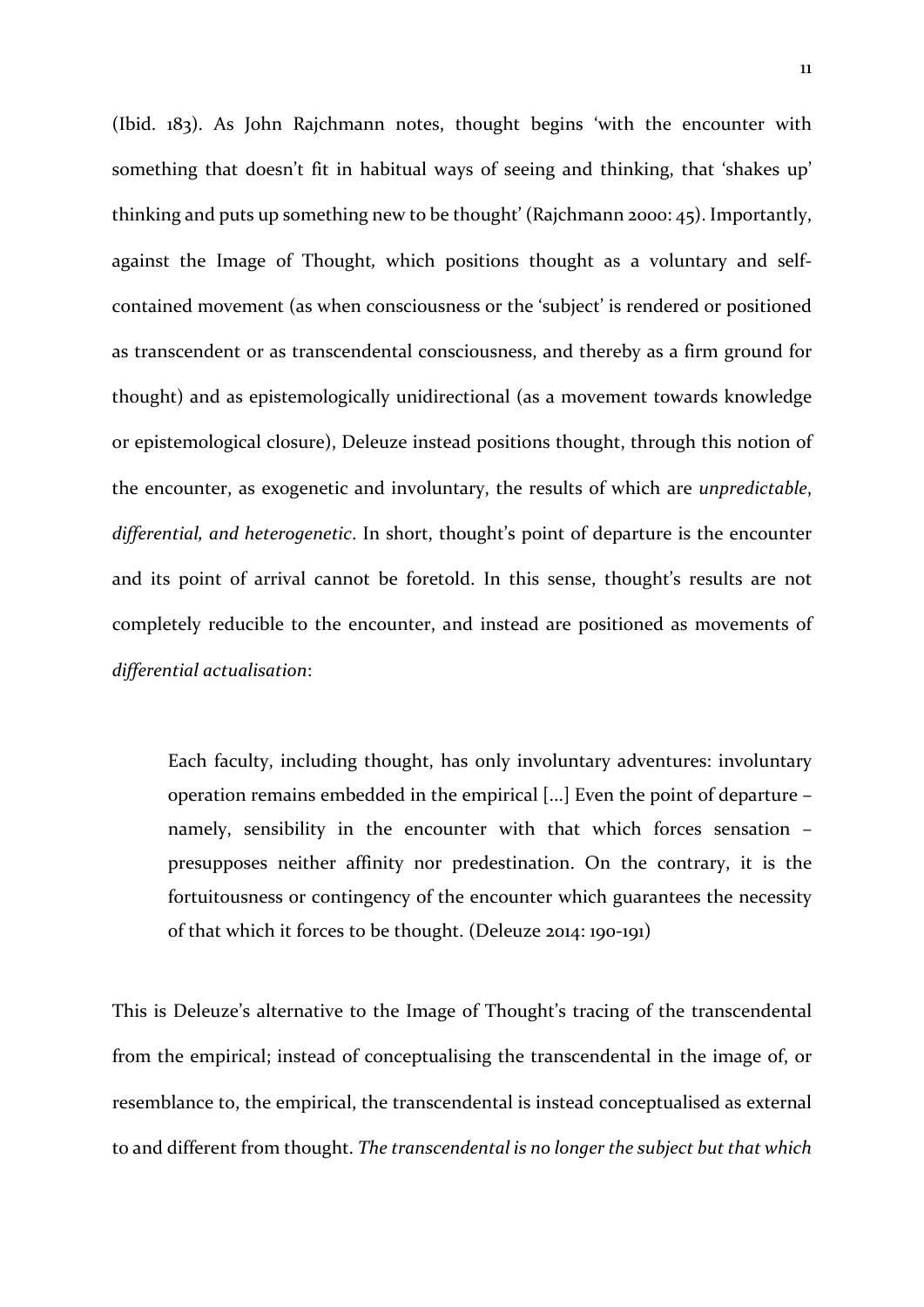*produces the subject.* Thought is not a 'transcendent exercise of the faculties' geared towards the attainment of epistemological closure, but is rather an effect of encounters with transcendental signs, encounters which ontologically transform the subject of the encounter and can push faculties to their limits (Ibid. 188-189). So, if thought is an involuntary movement, and the results of encounters are unpredictable, my claim here is that Deleuze's transcendental empiricism can be positively and practically defined as both *ontologically experimentalist* and *epistemologically open.* It is ontologically experimentalist insofar as it suggests that *if* we are to think or to learn *–* if thought is to become an object of practice - we must seek out encounters, be worthy of them, we must seek out our own ontological transformation and push against the limits of our faculties. On this, in a late essay, Deleuze argues that, with Hume, empiricism transforms theory into *inquiry*: 'Science or theory is an inquiry, which is to say, a practice: a practice of the seemingly fictive world that empiricism describes; a study of the conditions of legitimacy of practices in this empirical world that is in fact our own. The result is a great conversion of theory to practice' (Deleuze 1991: 36). Further, transcendental empiricism is also both ontologically experimentalist and epistemologically open insofar as the results of this seeking out of encounters, of encounters themselves, and of thought remains unknown; 'one cannot prejudge the outcome of research' (Deleuze 2014: 188). It is for this reason that Bryant claims that 'transcendental empiricism is an account of *learning* rather than an *epistemology* or an account of coming to know [...] learning assumes a transformation of oneself and how we relate to the world' (Bryant 2008: 149). To make thought an object of practice is, in this way, an *opening* of oneself to movements of learning, and a process of learning which can itself change the future genetic conditions of experience (Rölli 2016: 280; also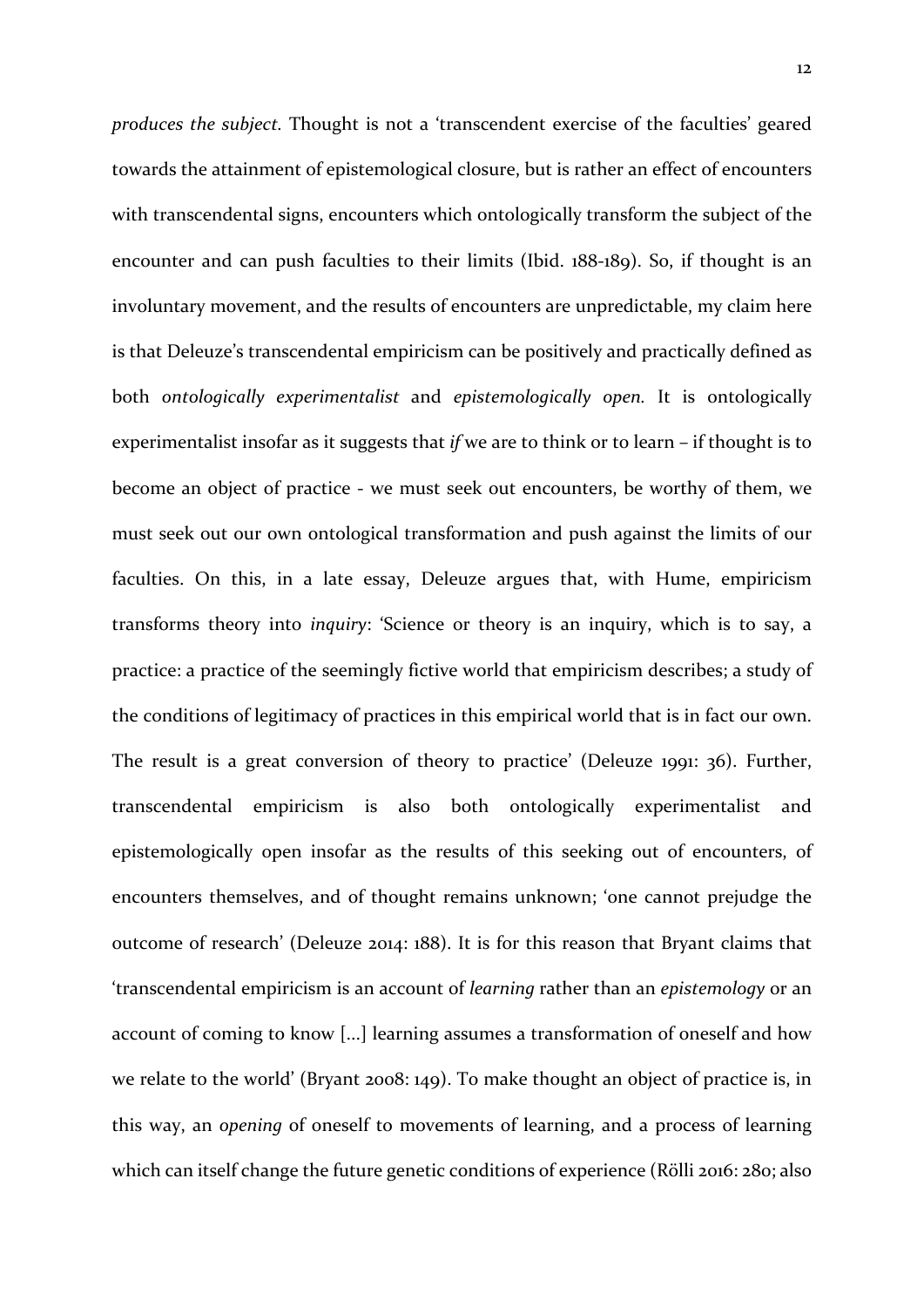see Smith 2012: 240). Deleuze's transcendental empiricism is, thus, indissociable from worldly practice, and cannot be reduced to a narrative of the attainment of epistemological closure, or be focused solely on questions of methodology or philosophical practice (also see Rölli 2016: 279-280). Underlining this, Marc Rölli notes how Deleuze's empiricism is not only about those threshold-sensory experiences which force us to think, but is bound up with the differential explication of thought itself, so that 'philosophy becomes involved more deeply in the transcendental regions of experience – instead of skimming over them heavenward in search of immutable essences' (Rölli 2016: 230).

No doubt, this account of thought leans upon Deleuze's virtual-intensive-actual ontology (hence thought's movement of 'differential actualisation') which he develops separately on a number of occasions, and which I do not have sufficient scope in this paper to expound.<sup>3</sup> It will, however, be pertinent to outline three points on this before moving to the explication of Deleuze' *affirmative naturalism* in the next section. First, Deleuze suggests that 'the virtual' or 'difference-in-itself' is the precise object of his transcendental or 'superior' empiricism (Deleuze 2014: 71), and that 'difference-in-itself' is that which can push faculties to their limits through this movement of differential actualisation (Ibid. 189). Second, as a process of *differential actualisation,* thought (as I already noted) is not reducible to the encounter 'itself.' What I wish to subtract from this is the oft-repeated point that, for Deleuze, the field of virtuality is decidedly *not* a field of 'possibility' which needs only to be fulfilled. Positioning the field of virtuality as a set of pre-constituted possibles would be to embed *identity* and *resemblance* into thought's movement. The differential actualisation of thought is, for Deleuze, a process of *heterogenesis* (Deleuze 2015: 4). Thought, thereby, does not *fulfil* the possible, but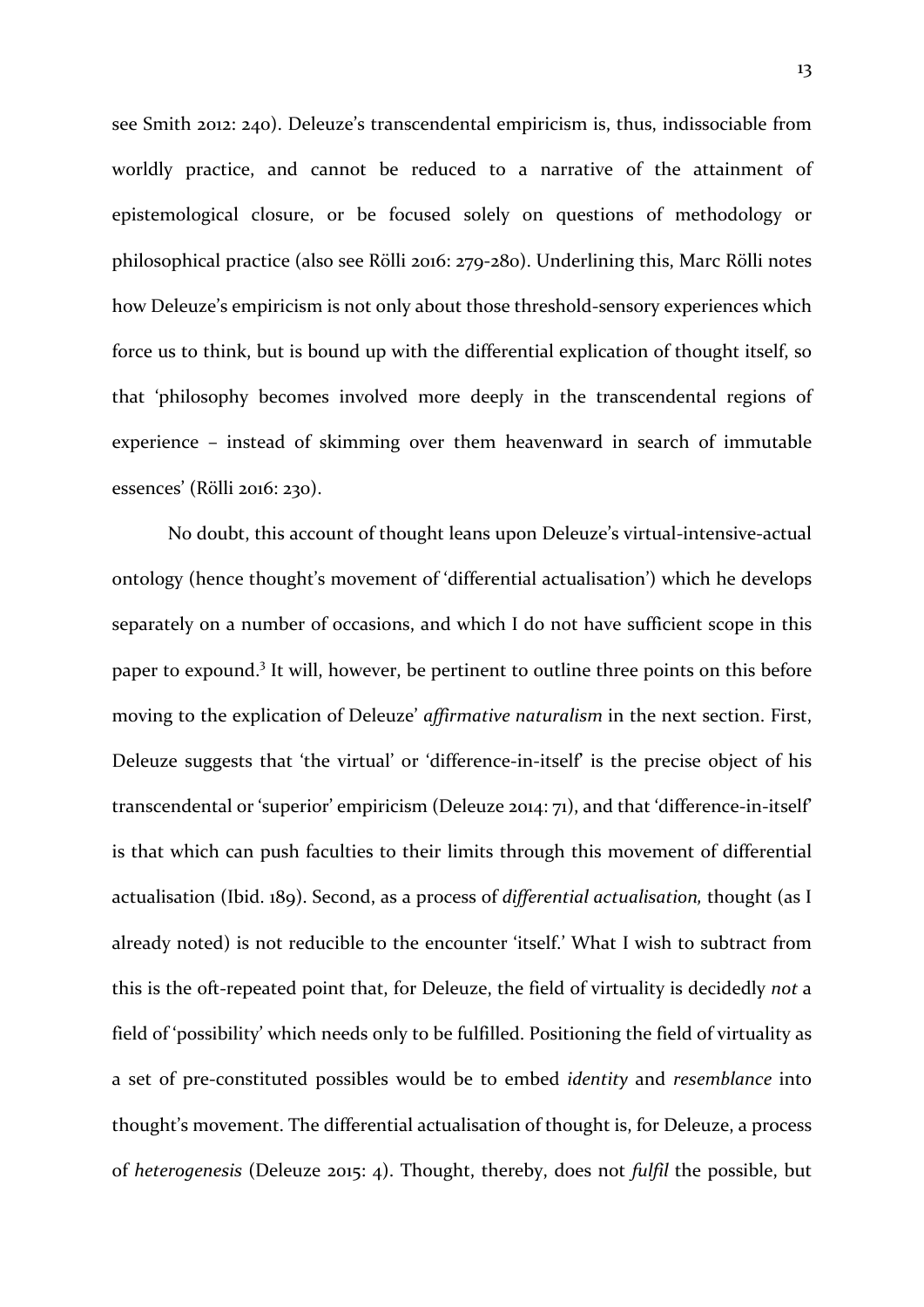*differentially actualises the virtual.* Thirdly, and relatedly, the heterogenetic movement of thought is, for Deleuze, a *temporal* movement of ontological transformation and the production of novelty. The transcendental conditions of *real* experience cannot, for Deleuze, resemble empirical experience, as this would both reinstate the logic of representation and resemblance into the movement of thought and would constitute the 'doubling of the empirical' we noted above. As Daniel Smith notes, Deleuze's genetic method and focus on real experience allows him to account for novelty or 'the new' insofar as the *actualisation* of thought, or indeed any process of actualisation, constitutes the production of the new (Smith 2012: 240) and is in no sense a fulfilment of the possible. Further, Deleuze's focus on the genetic conditions of thought, the constitutive 'threshold experience' of the encounter, and the positioning of thought as a movement of differential actualisation, enables him to go beyond even Edmund Husserl's genetic phenomenology which, as Rölli notes, remains tied to a conception of sensation and experience of a transcendental consciousness (Rölli 2016: 126). The process of thought is positioned by Deleuze as both a process of differential actualisation, but also as a process through which the 'subject' of the encounter is qualitatively transformed through the encounter and through thought, thought which has been ignited through an empirical encounter with a transcendental sign. These three points serve to highlight that the *learning* process the encounter can ignite is, of course, not a process of mimesis or the reproduction of a certain proper methodology of thought, but rather involves experimentation and practice; 'to constitute the space of an encounter with the problem and to respond to it, to transform oneself in the process of resolution' (Posteraro, 2015: 466).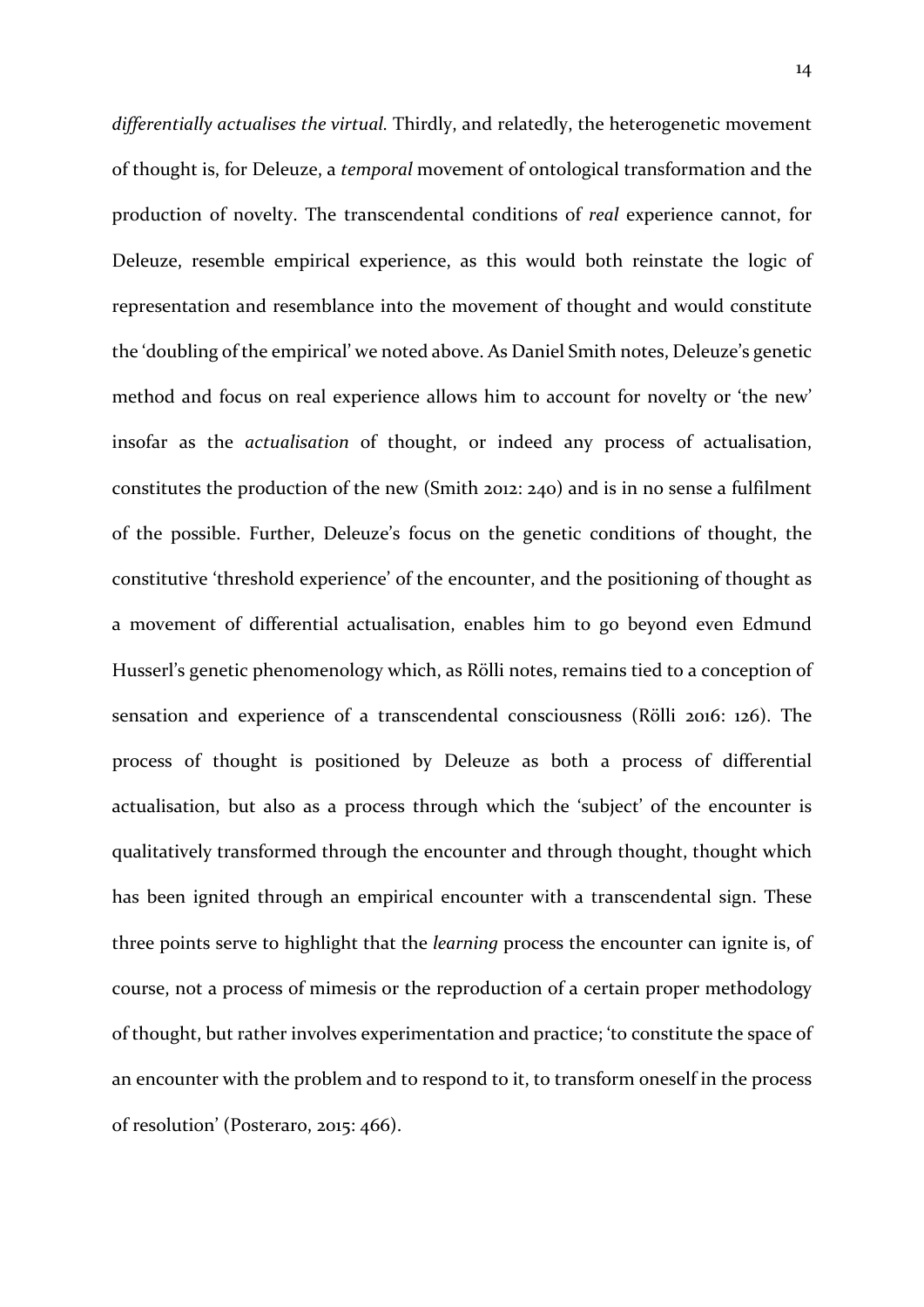Let me draw together some of the key elements of this section before moving on. I began by noting that Deleuze's transcendental empiricism can be approached first through its criticisms against conceptual approaches which presuppose the nature, trajectory, and ends of sensibility of thought; and further, through Deleuze's own attempts to interrogate and elucidate the *transcendental* condition of thought which, for him, is the *encounter,* a puzzling, disturbing, and *liminal* empirical experience which does not fit into the subject's habitual thought patterns. In effect, and again in a practical sense, transcendental empiricism becomes a *constant* interrogation into the conditions of genesis of sensibility and thought, which, to say the same thing in different terms, amounts to a *continuous praxis of learning.* Of course, the *involuntariness* – or passivity - through which thought is shocked into being appears to conflict with the notion of a *praxis* – or theoretico-pratical activity – *of learning.* Indeed, this apparent conflict provides us with a smooth segway into the next two sections, where I will respond to this conflict through an explication of Deleuze's *affirmative naturalism,* and then through an elucidation of what I am in this paper calling Deleuze's *empiricist mode of existence.* 

## **II. Affirmative Naturalism**

If Deleuze's charges the 'Western philosophical tradition' with an uncritical absorption and reproduction of an uncritical ontology of thought, this is nonetheless not a homogeneous charge. It is through the works of, among others, Lucretius, Leibniz, Spinoza, Nietzsche, and Bergson, that Deleuze (differentially) subtracts a reservoir of philosophical potential for *overturning* the Image of Thought and *thinking differently.*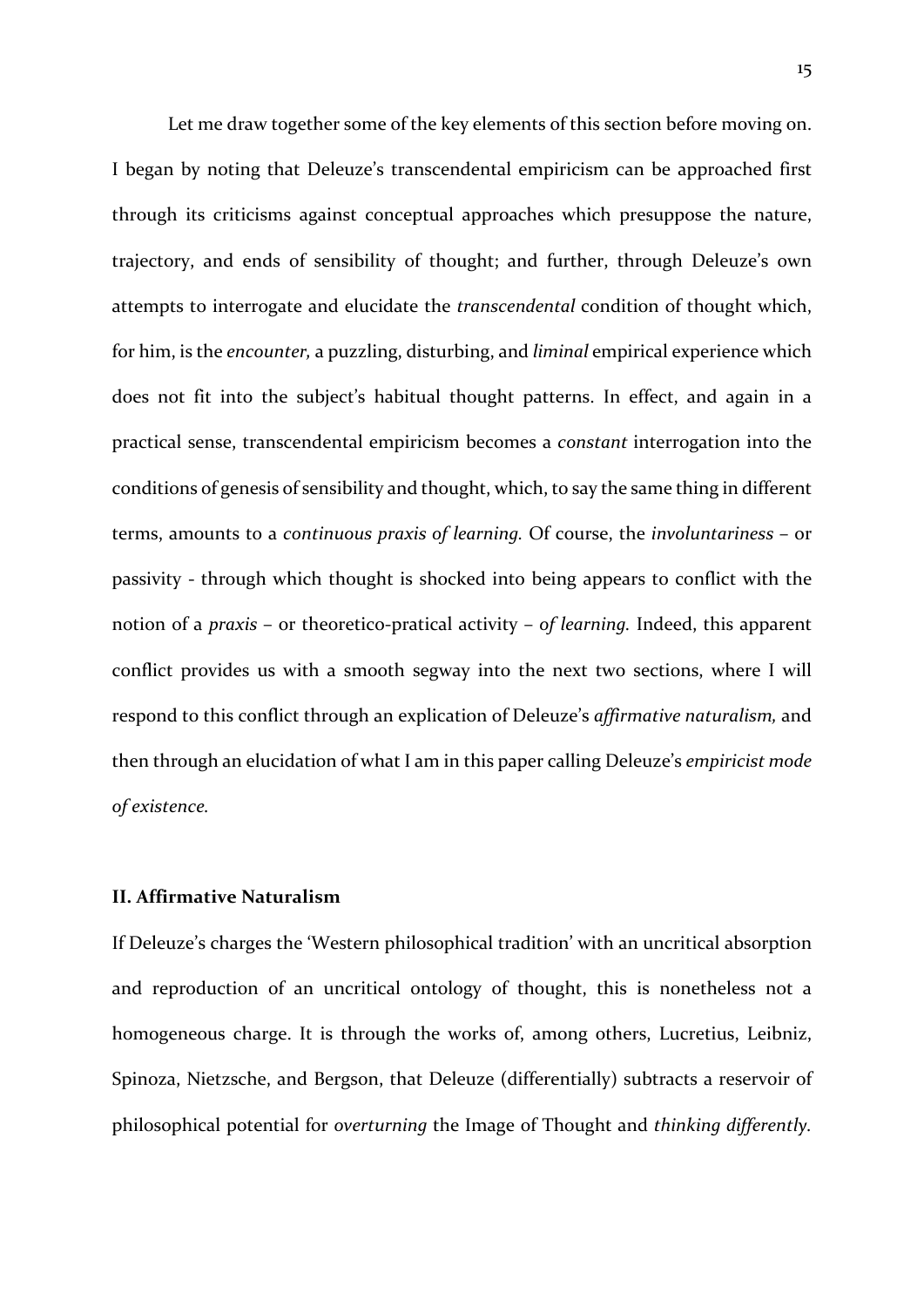Before moving too quickly, however, I will first connect this section more closely to the trajectory developed thus far.

When faced with the object of the encounter – which Bryant terms a 'transcendental sign' and a 'sign of [...] the genetic factors out of which the diversity of the given is produced' (Bryant 2008: 100) – how might thought respond? Indeed, when confronted with the trauma of the encounter, thought may simply *react to* or negate the sign through explaining its appearance as an instance of misrecognition, *mystification,* as a sign of the supernatural, and so forth*.* All of these are manifestations of thought's *tendential stupidity* (with Nietzsche, we will address this claim in more detail below). In such cases, thought *reproduces* the conservatism of the Image of Thought; such a reproduction functions as a *negation* of the encounter – and a negation of thought itself - insofar as it involves thought's negation of its own transcendental condition. As Williams notes, the encounter with a transcendental sign can be treated as a 'moment of uncertainty providing the opportunity of thinking and acting differently' (Williams 2016: 8). As an opportunity, our response to the encounter is in no sense determined. Can thought affirm this traumatic encounter, especially insofar as encounters are involuntary, fortuitous, and contingent adventures? What might it mean to affirm the encounter rather than simply *react* to it? If the Image of Thought is a *reactive* ontology of thought, what might an *active* ontology of thought - or the proliferation of *active ontologies of thought* - look like? These questions are all central to Deleuze's *affirmative naturalism,* the subject of this section.

As with empiricism, to situate Deleuze as a *naturalist* raises questions about the type of philosophical lineage his naturalism might be associated with. Broadly speaking, varieties of naturalism are often primarily methodological and epistemological,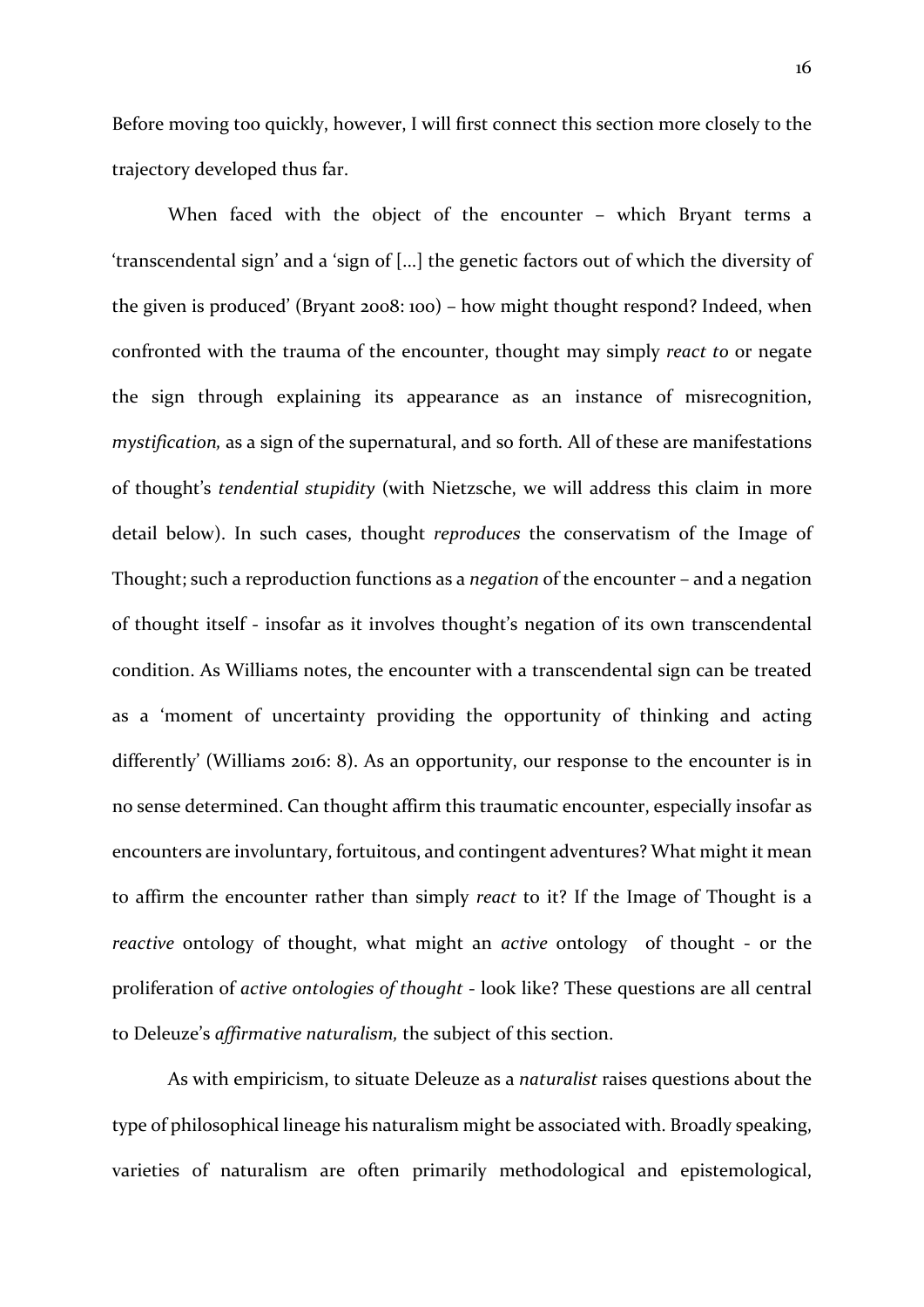rejecting any epistemological primacy to philosophy and subordinating philosophy's 'positing' to the realm of 'empirical scrutiniseability' or to the natural sciences. Through this restriction, such naturalisms often thereby lean on a naturalistic-scientistic ontology. For example, Willard Van Orman Quine's (1969) naturalisation of epistemology involves subordinating epistemology to empirical disciplines such as psychology; Roy Bhaskar's (1998) critical naturalism seeks to naturalise the social sciences and assign philosophy the second-order role of *assuming* the intelligibility of the (social and natural) sciences, and conceptualise what makes such sciences possible; 4 and the eliminative materialism of Patricia and Paul Churchland (1986; 1981) or Daniel Dennett (1978; 1988), for example, who (no doubt, in a Quinean lineage) challenge the ontology of mental states which cannot be explained naturalistically (which, in these cases, means explanations which appeal only to material or *extensive* relations, or what Deleuze and Guattari call 'referenced chaos' (Deleuze and Guattari 2013b: 206)). Keith Ansell-Pearson and John Protevi helpfully distinguish between different varieties of naturalism pertaining to methodology and ontology, positioning Deleuze (as well as Spinoza and Nietzsche, who will be discussed below) as a weak ontological naturalist, which for them means the denial of 'the existence and explanatory power of supernatural entities, but allows entities and states emergent from and irreducible to the physical (such as organisms), to the biological (such as social institutions), and to the neurological (such as mental states)' (Ansell-Pearson and Protevi 2016: 34). In this paper, I will follow Ansell-Pearson's emphasis on the indissociability of Deleuze's naturalism and worldly practice – therefore emphasising that this position of weak ontological naturalism does not exhaust Deleuze's naturalism - following on from my similar emphasis on the indissociability of Deleuze's empiricism from worldly practice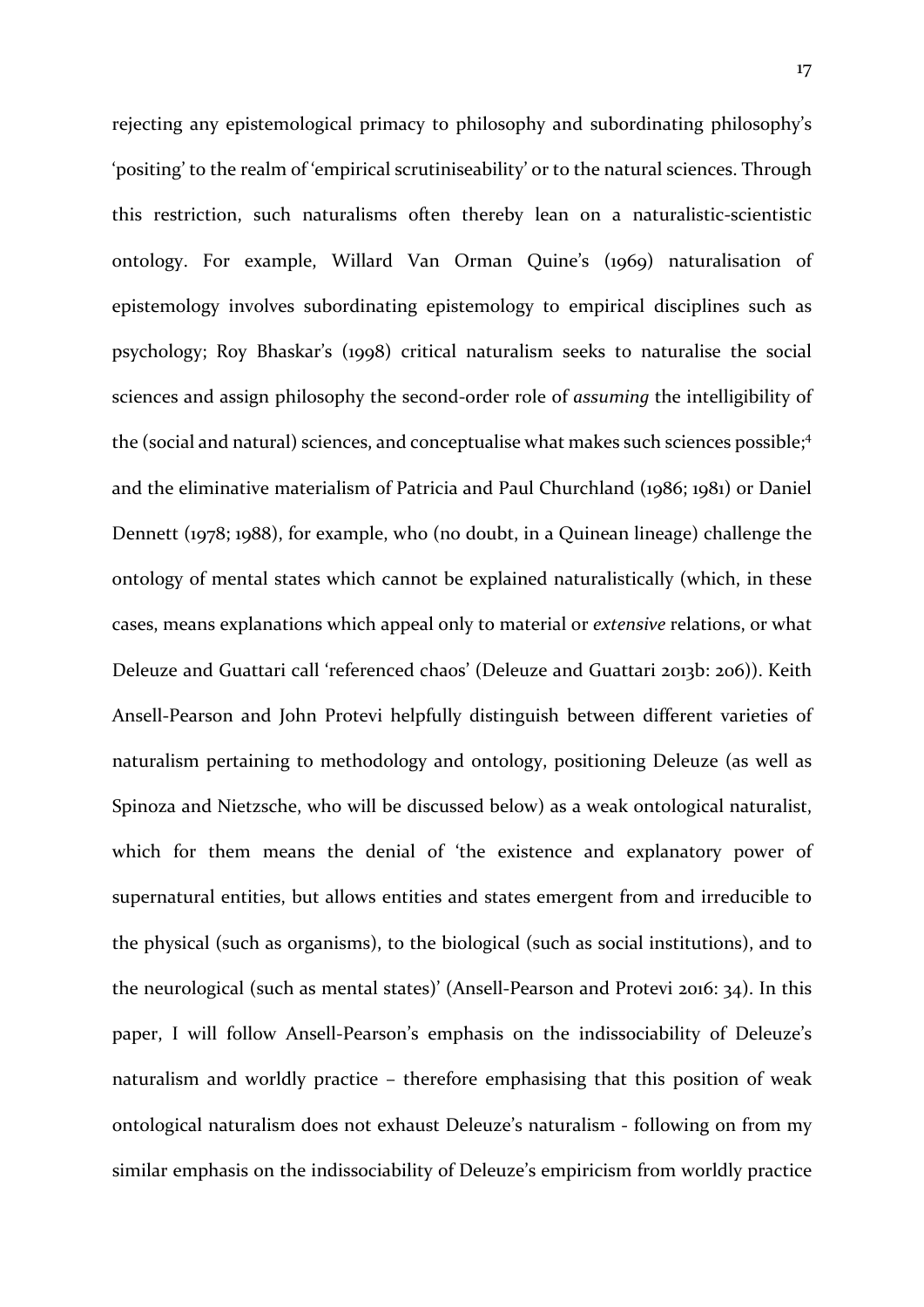in the previous section. Deleuze's own claims to and expressions of naturalism, therefore, as indicated and which I emphasise, do not cohere to this epistemologycentric narrative nor to methodological principles (that is, through something like a commitment to the scientific method). Rather, Deleuze expresses his naturalism through his readings of what he often describes as the 'new' naturalism, though this 'newness' goes back to, at least, Lucretius (and therefore Epicureanism), but also incorporates Leibniz, Spinoza, and Nietzsche, as I already noted. Further, these naturalist gestures consistently entangle the work of philosophy, physics, and, importantly, ethics. Here, I will seek to detach Deleuze's affirmative naturalism from the various gestures he makes towards it through a brief combined discussion of his readings of Lucretius, Spinoza, and Nietzsche for the purposes of developing towards the final section, on Deleuze's *empiricist mode of existence.* 

In his essay 'Lucretius and the Simulacrum', Deleuze extracts from Lucretius a continuous and active ethico-epistemic-philosophical task of *demystification* when thought is confronted with transcendental signs which *tempt* thought into reactive mystifications. That is, whenever thought is shocked into being as a result of an encounter. Such transcendental signs can tempt thought into an ascription of infinity to finite compositions, and *efface* the infinitely distributive and conjunctive productive activity of nature (namely, the productive relations between virtuality, intensity, and actuality). Through Lucretius, Deleuze conceptualises nature as infinite, which is to say as distributive and conjunctive (rather than collective or attributive) through nondeterminable forms; or put more succinctly: nature as *ontologically open* (Deleuze 2013: 304; Deleuze 2014: 394-395). It is of note that the conception of nature developed in this essay is one in which 'nature' is positioned similarly to that of 'difference-in-itself',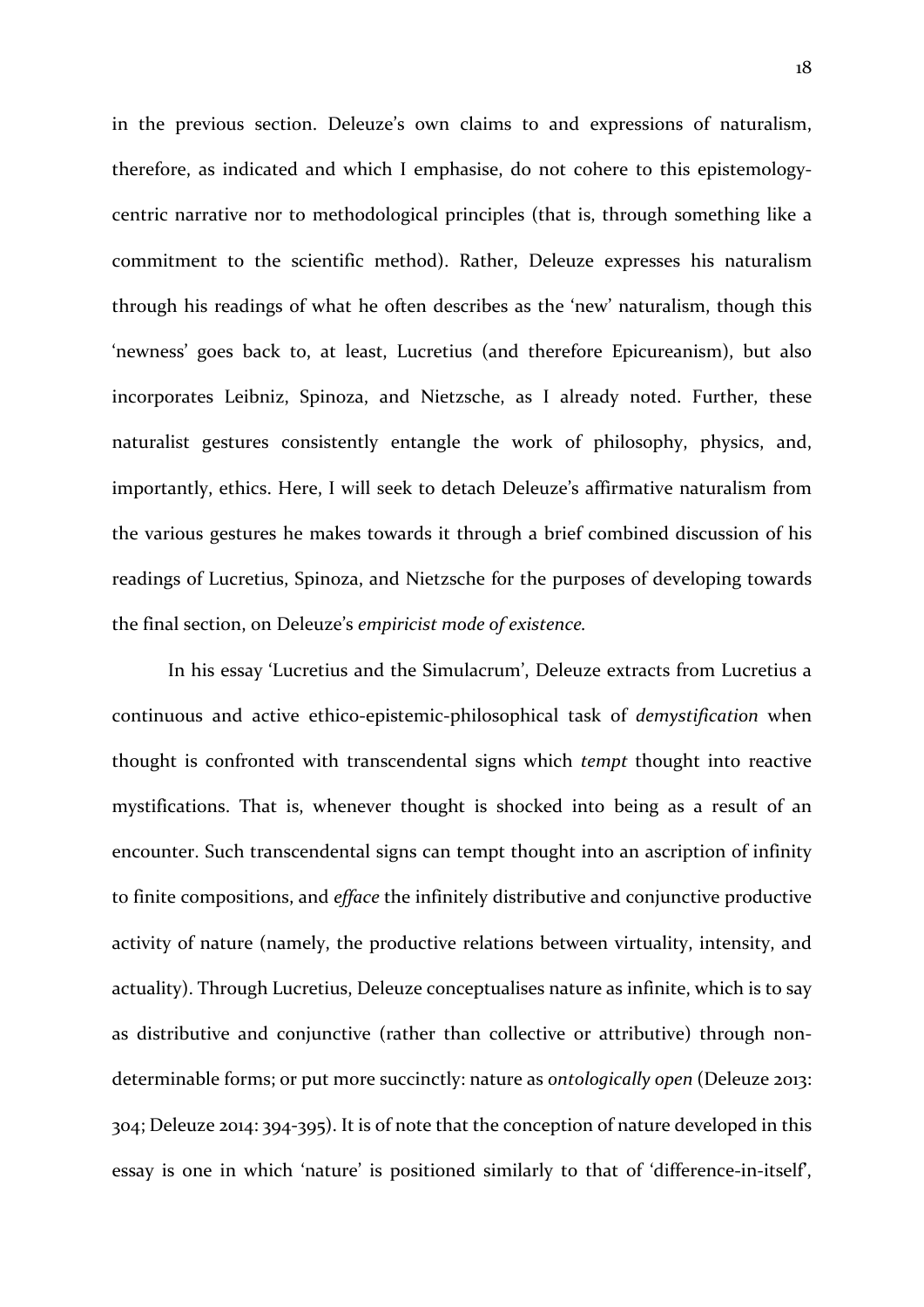namely, as *that by which the given is given* (Hayden 1998: 107; Ansell-Pearson and Protevi 2016: 40). In this essay on Lucretius, one of the key discussions pertains to how thought reacts to the encounter and the mechanisms through which psychic stress becomes an effect of thought's relationship to the encounter. In short, despite its differences, Deleuze's essay on Lucretius is one with themes close to those of the Image of Thought from *Difference and Repetition* discussed above. As I argued above, transcendental empiricism is indissociable from wordly practice, and is bound up with the manner in which we configure our relationships to encounters and make thought an object of practice. This is also the case in affirmative naturalism, as a type of *ethics of encounters* concerned with the *practice of thought.*<sup>5</sup> Deleuze offers different examples of encounters in this essay: simulacra, eidôla (theological phantasms), or the *clinamen* (the atomic swerve). The speed at which these encounters occur makes them perplexing, disturbing, and unrecognisable, and so, runs the risk of producing '*the mirage of a false infinite in the images which they form'* (Deleuze 2013: 314). Deleuze describes these encounters in terms remarkably similar to his description of encounters in *Difference and Repetition,*  insofar as clinamen, for example, cannot be sensed but nonetheless *produce* sensibility. Encounters with simulacra appear to represent the infinite and thought *reactively*  attributes a false infinity to them due to the speed at which they are encountered; such a reactive attribution, for Lucretius, is not only a mystification but also a cause of psychic suffering and distress (Lucretius 2001: 136). Practically, in such cases, thought *reactively synthesises* difference rather than actively incorporating it (Ansell-Pearson 2014: 133-134).

As such, the task of naturalism becomes, for Deleuze, about affirming the productive power of nature and the practical project of demystification. Ryan Johnson,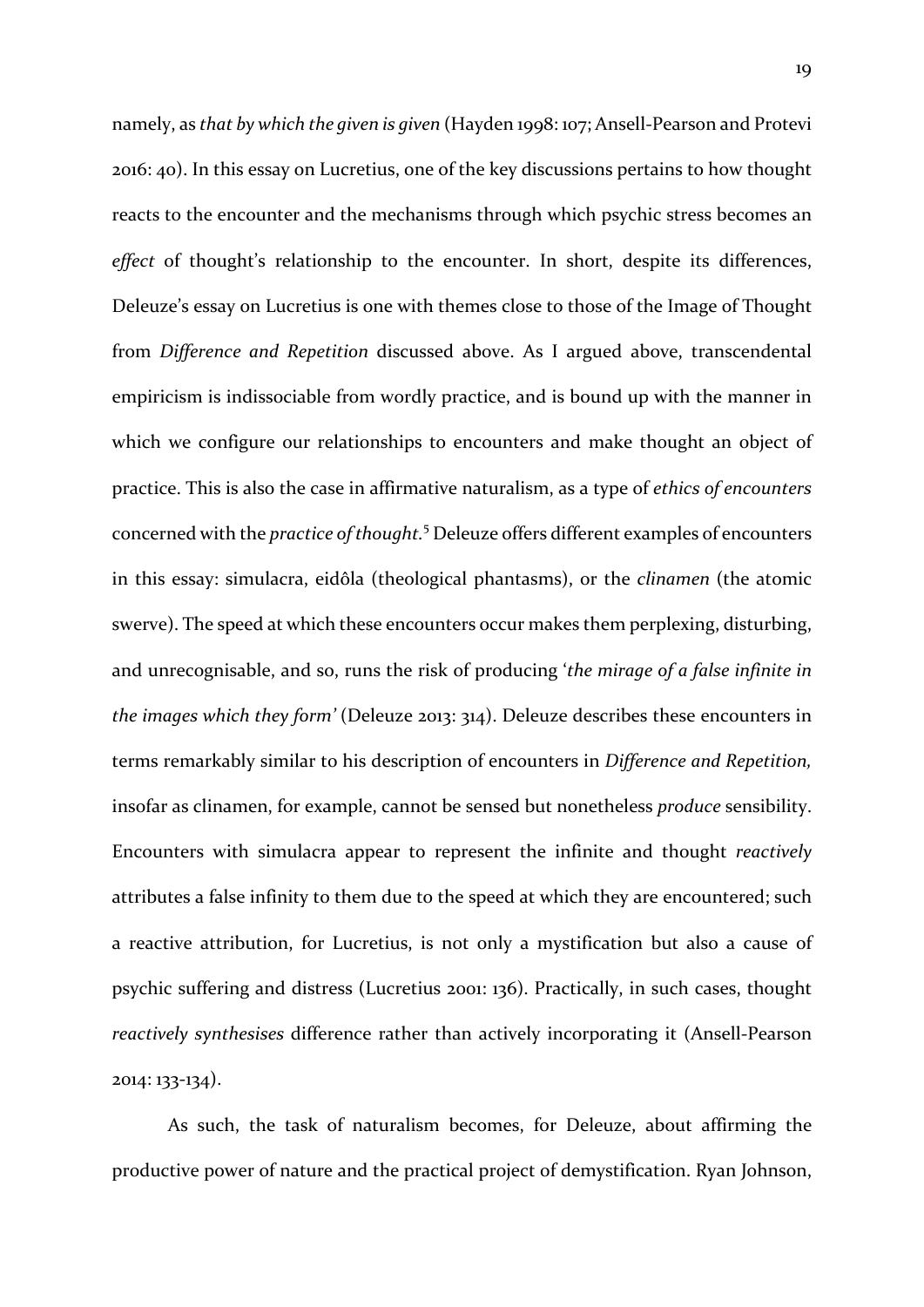on this, notes that Deleuze's Lucretian naturalism 'affirms the power of nature to generate everything that is seen, felt and thought' and that this 'project of practical demystification' can be linked with an 'art of organising encounters on an atomic surface of infinite variation' (Johnson, 2014: 85). This is also to say that that practice of demystification is an *affirmative* practice, and affirmative naturalism, like transcendental empiricism, is immediately concerned with an active practice of thought and learning. Mystifications are, here, treated as ascriptions of false infinity, and as reactive ascriptions of *supernaturalist, non-immanent,* or quite simply *non-naturalist* explanatory closure, whereby we can say that thought was 'unprepared' for or was 'unworthy' of the encounter*.* Importantly, this movement of *reactive* thought is a danger internal to thought itself, as Michael Bennett notes:

Like Kantian transcendental illusions, Epicurean false infinities are internal to perception-cognition itself [...] Since *eidôla* are not perceivable as such, one is only aware of perceiving permanent external objects. But the permanency of such objects is, for Epicurus, a function of opinion: we *believe* we see permanent objects or continuous motion, but we see *eidôla*. Because of the way perception, cognition and opinion divide their labor, Deleuze says, it is common for the illusions of false infinity to arise. (Bennett 2013: 141)

As a danger internal to thought itself, such reactive or alternatively *base* thought which such illusions constitute is also what Deleuze describes, through Nietzsche, as *stupidity.*  Stupidity is not to be situated as that which thought can and should escape 'once and for all.' Rather, stupidity – manifestations of which include mystifications, superstitions, dogmatisms, reactive syntheses of difference more generally, ascriptions of final causation, *ressentiment,* bad conscience, and the ascetic ideal, to name only some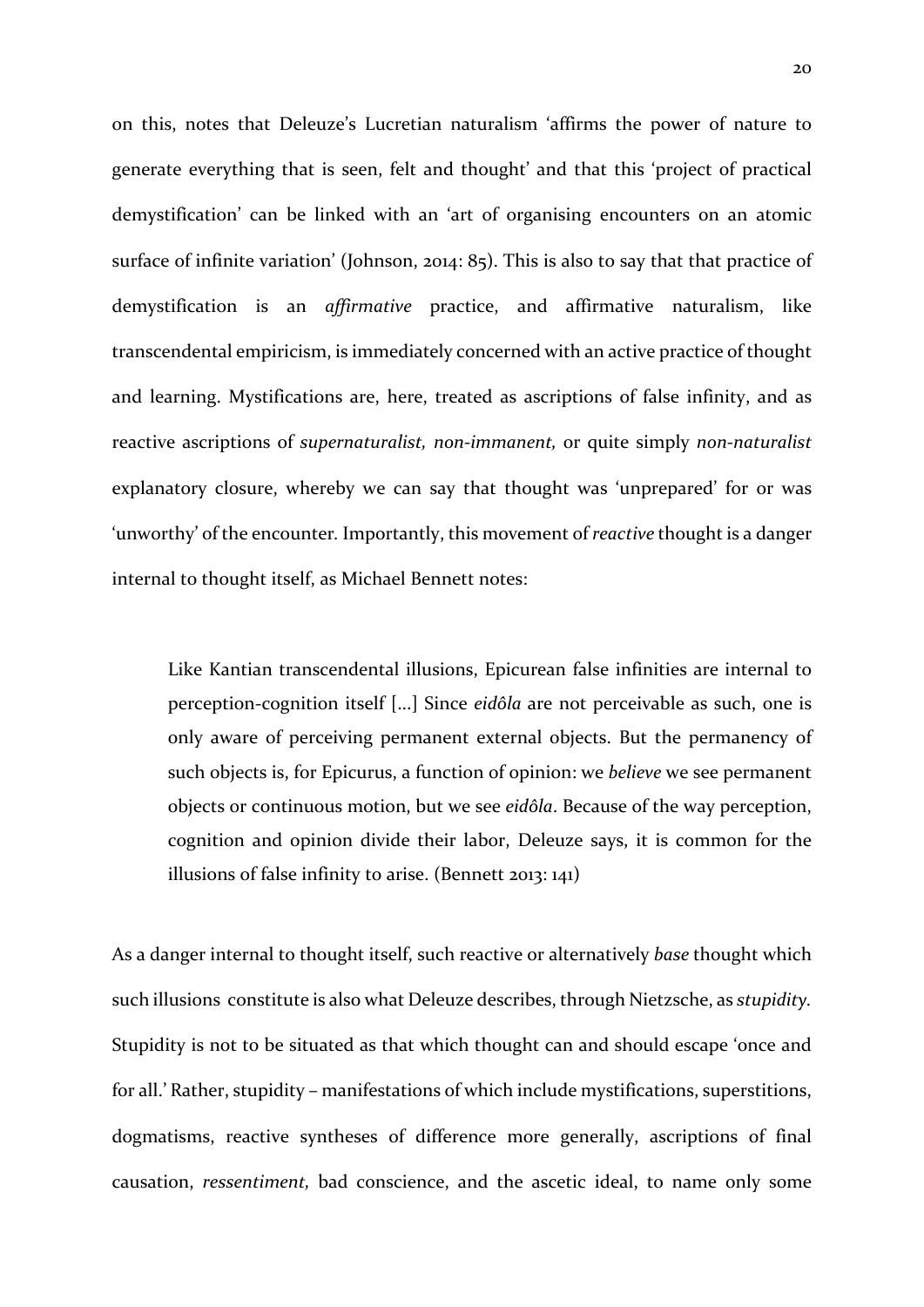examples – is a *tendential weakness* of thought. Just as Lucretian false infinities were internal dangers to thought, stupidity is likewise a 'structure of thought as such' (Deleuze 2002: 105; Bryant, 2008: 133). In other words, stupidity is *immanent* to thought, and not something that is simply the result of some factor external to thought's operation or which can be completely 'unlearned.' Deleuze goes further than this, however, arguing that stupidity is both a tendential weakness of, but *necessary for*  thought as such; 'thought thinks only when constrained or forced to do so, [it] remains stupid so long as nothing forces it to think [and so it is] the existence of stupidity which forces it to think' (Deleuze 2014: 361, my alteration; also see: Voss 2013: 43-47). If the encounter which forces thought's movement is also a manifestation of thought's tendential stupidity, thought is by no means *determined* to respond 'reactively.' Indeed, Deleuze identifies with philosophy itself the task of responding *actively* to thought's tendential stupidity through criticising and overturning its manifestations; philosophy's 'only use is the exposure of all forms of baseness of thought' (Deleuze 2002: 106). Of course, the uncritical ontology of thought – the Image of Thought – we discussed above is in this sense a manifestation of philosophy's own tendential stupidity: 'there exists, of course, a properly philosophical mystification; the dogmatic image of thought' (Deleuze 2002: 106). Stupidity becomes a constant interlocutor for thought's movement, as one of its crucial conditions, but also that which active thought seeks to go beyond.

 These distinctions between 'reactive' and 'active' thought are, for Deleuze, immanent criteria which he explicitly connects to the distinctions between 'joyful' and 'sad' relations in Spinoza, and which provides us with a segway into a brief discussion of this third figure of Deleuze's naturalist heritage. Broadly speaking, joyful relations occur when a body encounters another body that it ontologically combines with in a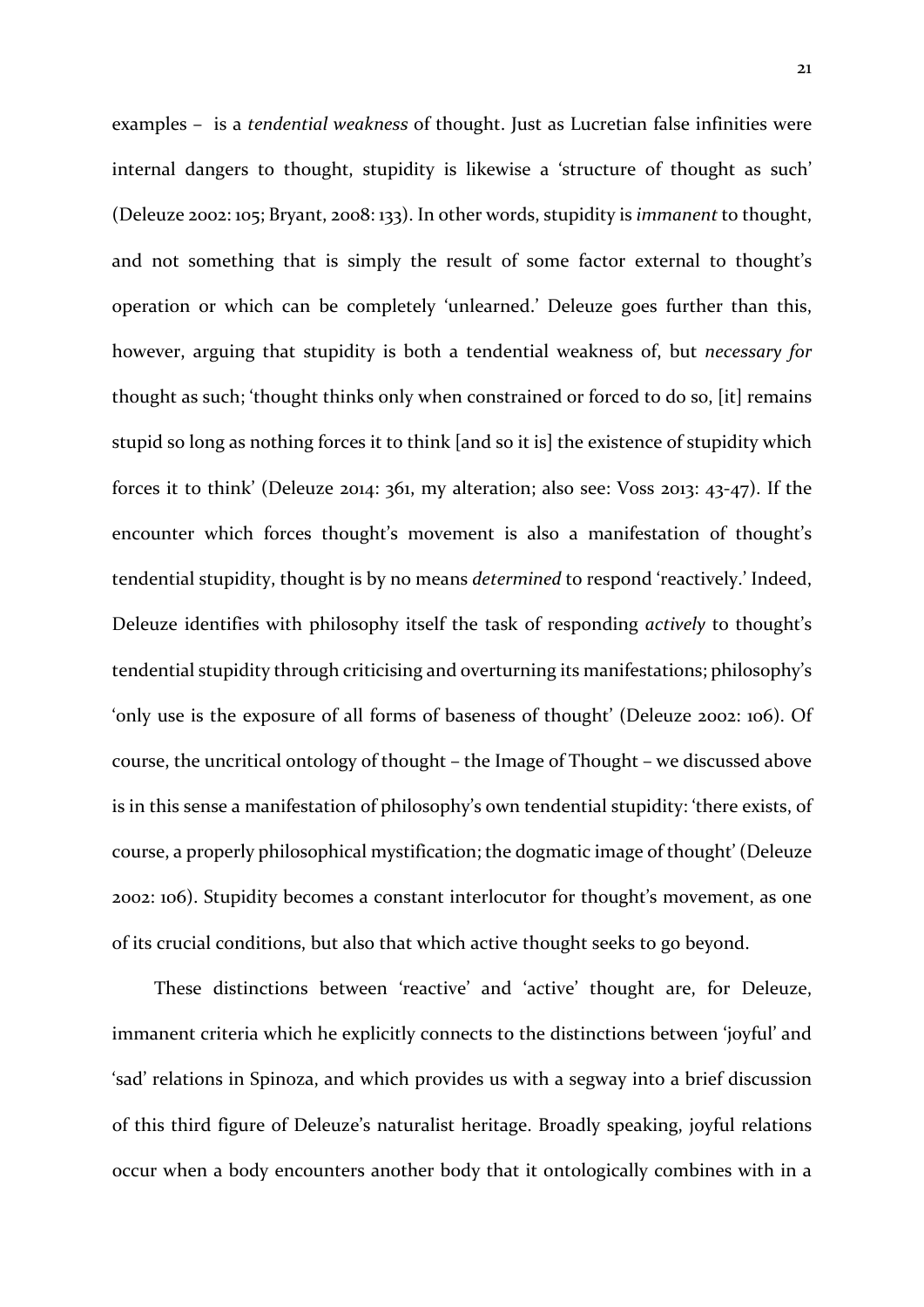favourable relation (*ontological empowerment*). This composition or combination produces joyful affects, increases a body's power of action (a move towards greater perfection). Sad relations occur when a body encounters another body that it cannot combine with, that it resists or simply reacts to, producing sad affects, freezing or decreasing a body's power of action (a move towards lesser perfection or *ontological disempowerment*) (Spinoza 1996: 77; Deleuze 1988b: 19; Beistegui 2010: 108-110). The Deleuzo-Spinozan pursuit of joy, here, becomes the pursuit of ontological empowerment through compositionist relations. Manifestations of stupidity, as manifestations of *reactive* thought, are thereby treated by Deleuze as *sad* relations, *sad*  thoughts, that is, as *ontologically disempowering thought.* This explains why Deleuze, with Guattari, identifies arborescent thought (of which the Image of Thought is, no doubt, an example) as a 'sad image of thought' (Deleuze and Guattari 2013a: 16). Sad thought *cuts us off from our power of action.* Deleuze, by extension, calls the process of forming joyful, compositionist relations with other bodies a 'learning process' which is a body's 'becoming active' (Deleuze 1992: 288); and so, the pursuit of joy becomes a continuous pursuit and practice of *learning.* It is through this claim that Deleuze can thereby connect Spinoza and Lucretius together in an affirmative naturalism against superstition and sadness:

[Spinoza's is] a naturalist philosophy. Superstition is everything that keeps us cut off from our power of action and continually diminishes it. The source of superstition is thus the concatenation of sad passions, fear, the hope linked to fear, the anxiety that delivers us over to phantoms. Spinoza knew, like Lucretius, that there are no joyful myths or superstitions [...] And like Lucretius again, Spinoza assigns to philosophy the task of denouncing all that is sad, all that lives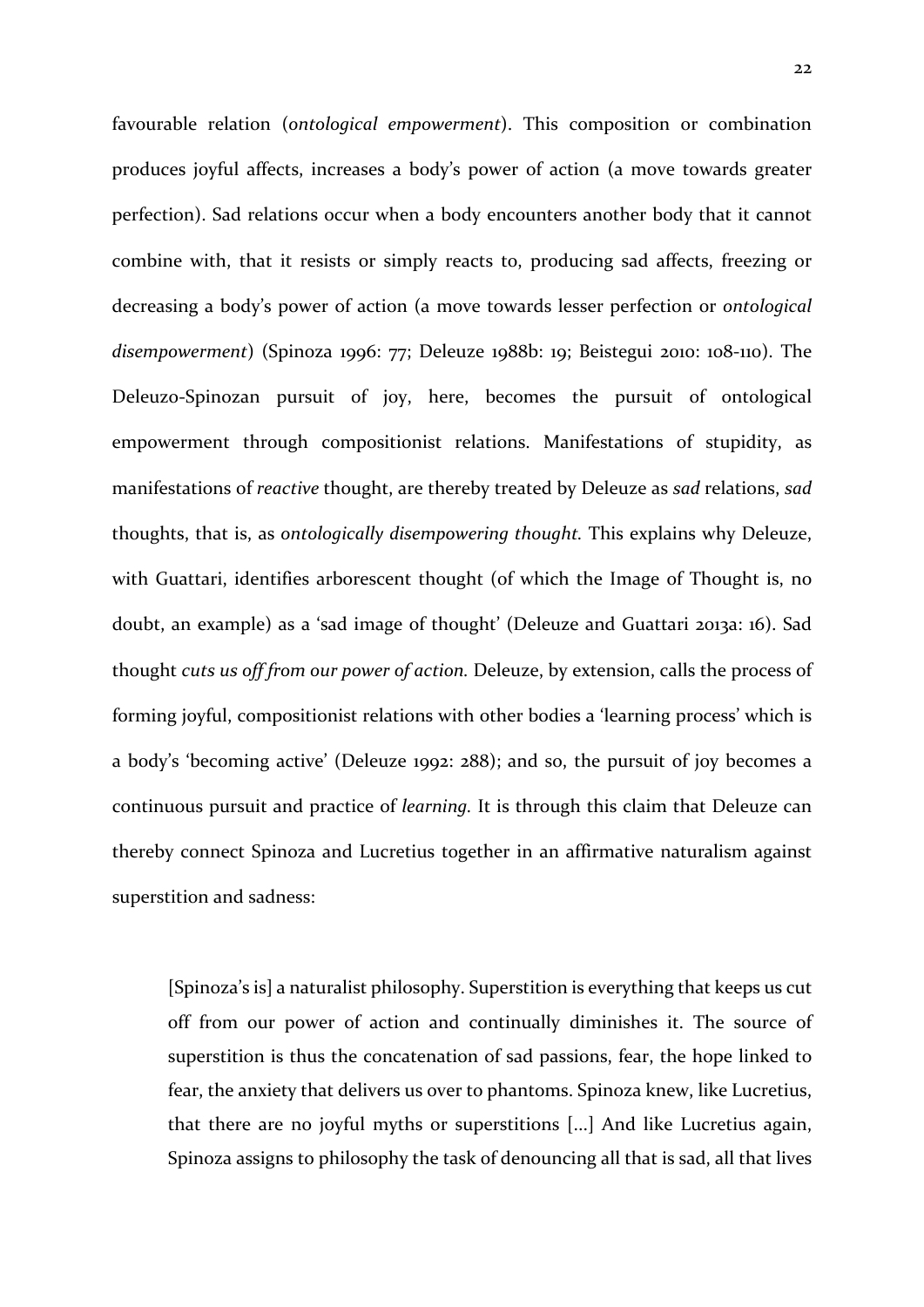on sadness, all those who depend on sadness as the basis of their power. (Deleuze 1992: 270, my alteration)

Let me now weave together some of the threads I have been developing here before moving onto our final section. I have, admittedly briefly, surveyed Deleuze's treatment of three of the key figures in what he often terms the 'new' naturalism, a naturalism whose object is a continuous practice of *demystification* or as a struggle against thought's tendential stupidity. Whereas in Lucretius this was focused on naturalism as an affirmative practice of demystification, in Nietzsche this transformed into a struggle against thought's base tendencies more generally (namely, stupidity), and in Spinoza against sad passions and sad relations which cut us off from our power of action. The type of practice, philosophy of life, or aesthetics of existence practice that Deleuze's naturalism pushes us towards is, I argue, one in the pursuit of learning, joy, and ontological empowerment. Ansell-Pearson underlines this with clarity:

Deleuze is, then, first and foremost, an ethically motivated naturalist: he attaches himself to naturalism because he sees it as a project of demystification and human emancipation. The task is to liberate human beings from the realm of myth: the myth of religion, the myth of a false physics, and the myths of a false philosophy. This naturalism consists in the critique of superstition since it is this that cuts us off from our power of action and diminishes it, and induces in us sadness: naturalism exists, says Deleuze, to defeat this sadness. (Ansell-Pearson 2016: 131)

As does Patrick Hayden: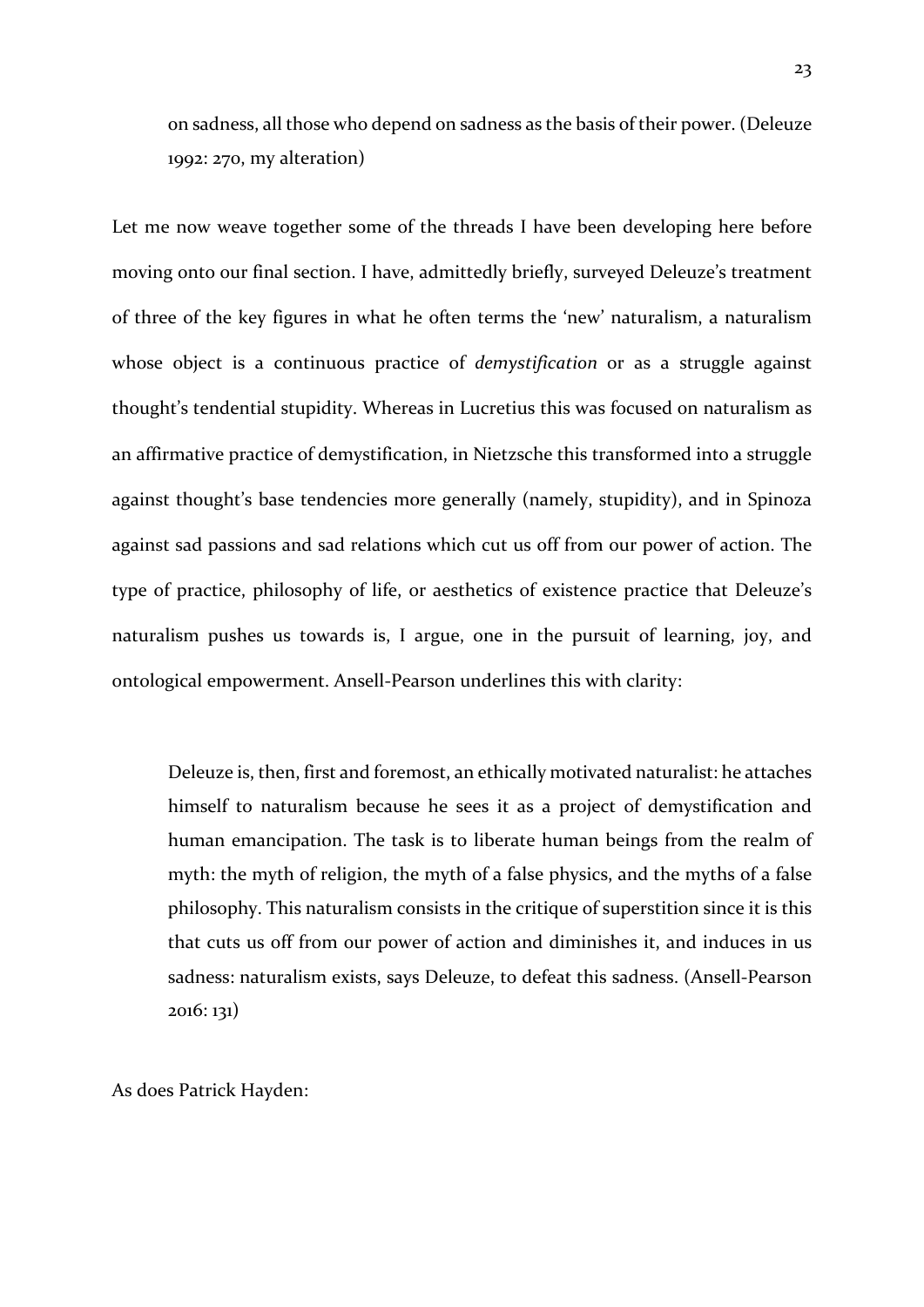The speculative and practical objects of naturalism coincide on this point: the enterprise of demystification through philosophical, scientific, and ethical activity intended to free humans from the illusions of onto-theological transcendence. (Hayden 1997: 189)

I will now move onto to this paper's final substantive section, where I will elucidate in some more detail how I seek to combine the two approaches we have discussed so far in what I am calling an *empiricist mode of existence.* 

### **III. An Empiricist Mode of Existence**

As I noted above, stupidity is an immanent tendency of thought, a reactive danger which thought must always contend with. Stupidity cannot simply be overcome through its 'diagnosis,' nor 'cured,' as Anna Cutler and Iain MacKenzie point out, 'with a dose of knowledge' (Cutler and MacKenzie 2011: 8). Further, in both sections, my discussions culminated with a gesture towards *learning* as both what transcendental empiricism pushes us towards in terms of a *praxis of learning* (which was preliminarily defined in terms of 'ontological experimentalism' and 'epistemological openness'), and what affirmative naturalism pushes us towards in terms of a continuous *pursuit of joy* or *ontological empowerment.* In this section, I seek to articulate the combinative intersection of these two vectors in Deleuze's thought as a worldly practice I call an *empiricist mode of existence.* This term is extracted from the following claim by Deleuze and Guattari in *What is Philosophy?,* in which they begin to develop a 'mode of existence' with immanent criteria (of which joy/sadness is our main example in this paper) flowing from what they call an 'empiricist conversion':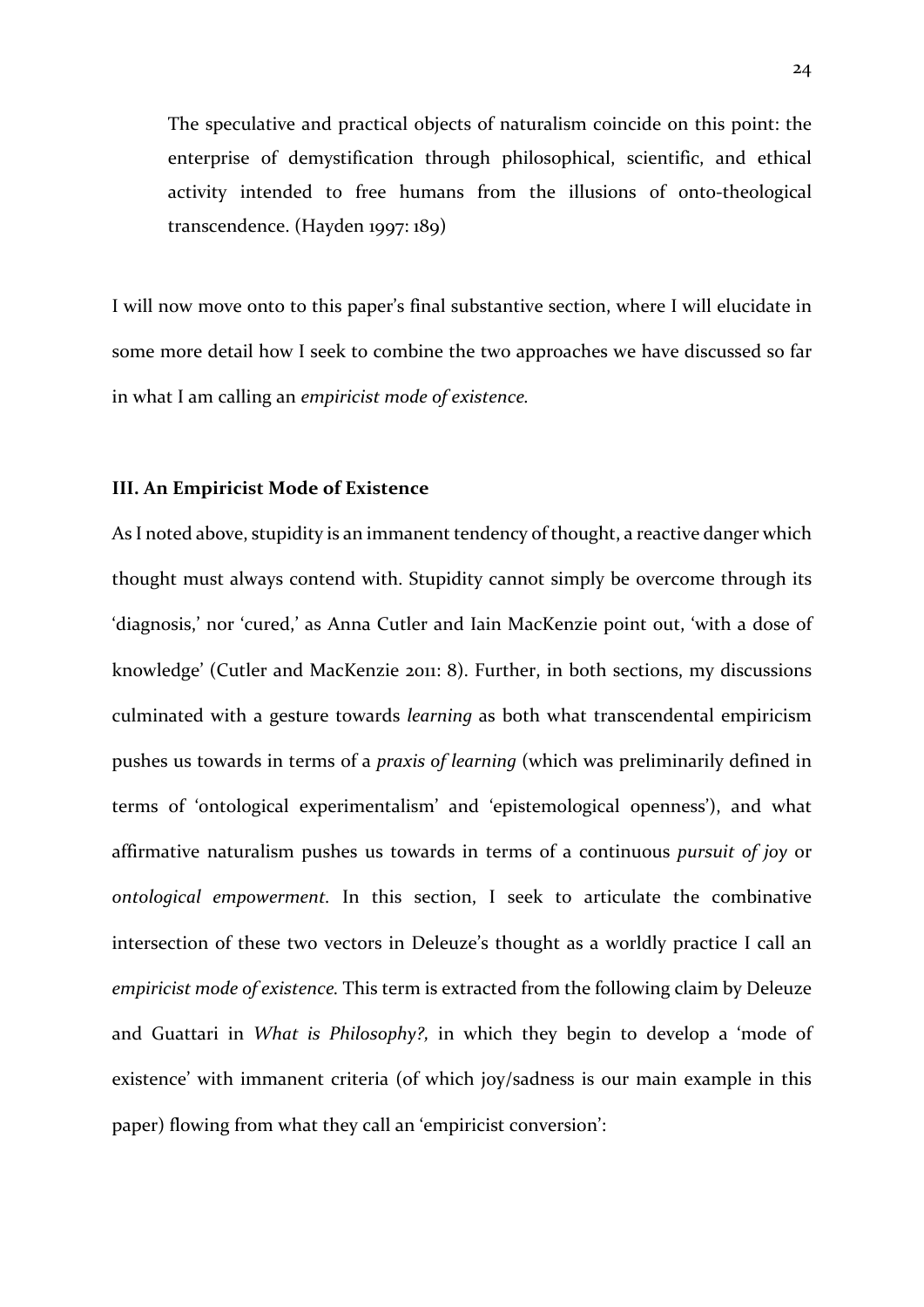A mode of existence is good or bad, noble or vulgar, complete or empty, independently of Good and Evil or any transcendent value: there are never any criteria other than the tenor of existence, the intensification of life […] *It may be that believing in this world, in this life, becomes our most difficult task, or the task of a mode of existence still to be discovered on our plane of immanence today. This is the empiricist conversion.* (Deleuze and Guattari 2013b: 74-75, my emphasis, also see Rölli, 2016: 131-132)<sup>6</sup>

Rölli likewise describes this in terms of an 'ethics of intensity' concerned with 'discovering ways of subjectivising on the plane of immanence' (Rölli 2016: 279). Of course, no mode existence can function as a *guarantee* against thought's tendential stupidity. And indeed, any mode of existence which seeks to grapple with and overturn thought's reactive tendencies in a pursuit of joy or ontological empowerment will pass through the crucial question of *sustainability.* In this section, I will first broadly introduce what an empiricist mode of existence might look like. This will flow into, secondly, a discussion of the questions of sustainability, caution, as well as the important distinction between joy and pleasure.

In his book-length study of Deleuze's transcendental empiricism, Bryant concludes with a formulation of Deleuze's transcendental empiricism as an experimental philosophy of life, which is worth quoting at length:

[I]f this must be called an empiricism, if we must nonetheless affirm empiricism, then this is because *we are subjects.* Since the transcendental is no longer to be traced from the outlines of the empirical, we can no longer rely on the being of a transcendental constituting subjectivity to bring us before the transcendental, *but must instead seek out those gaps, events, traumas, shocks and encounters which upset the smooth continuity of the subject, call its recognition into question,*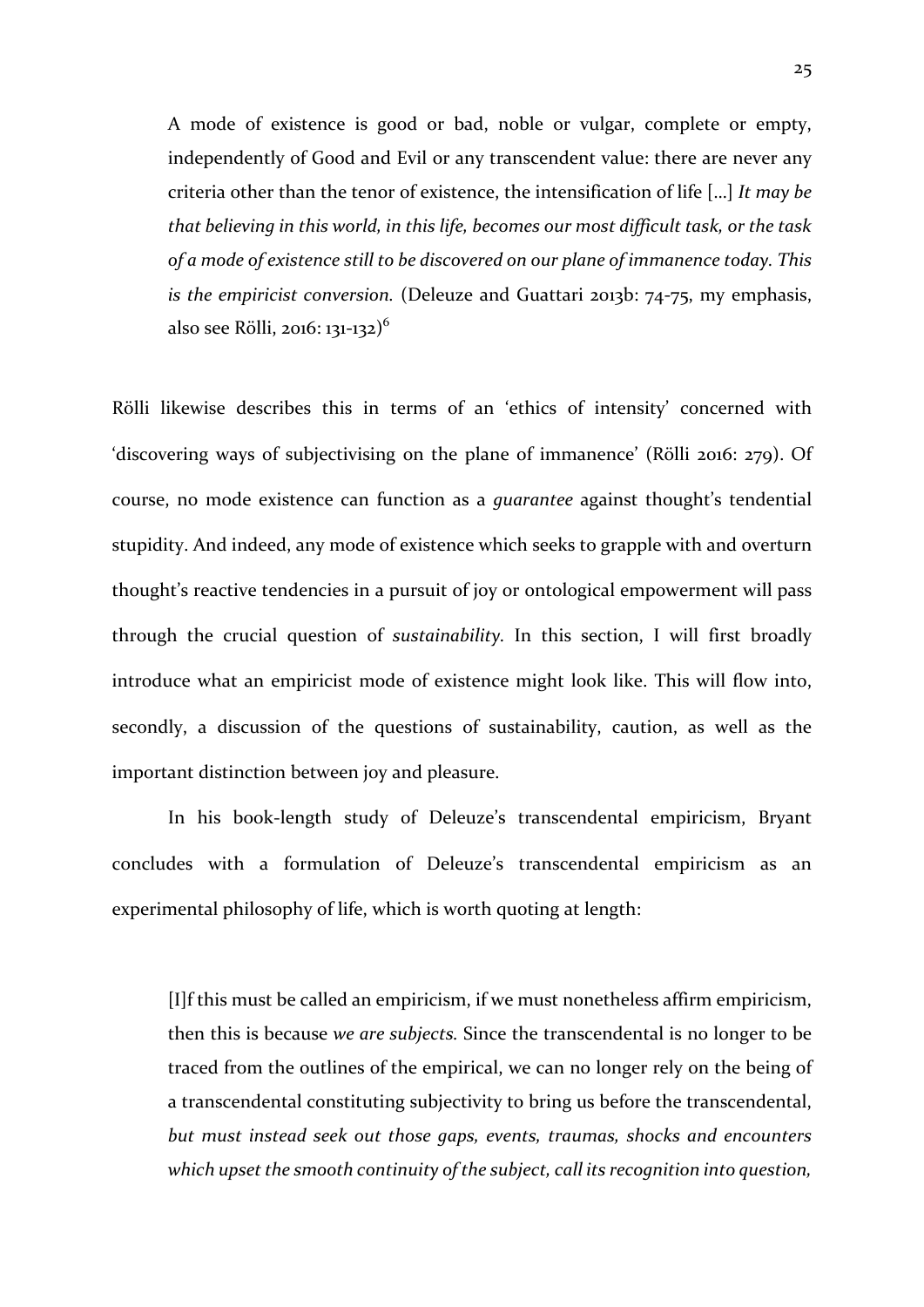*and introduce it to a domain that is neither that of the subject nor of the object.* If these encounters, these curses, are signs of the transcendental, then this is because they announce a difference that is no longer that of the external or material, but something unspeakable [...] [T]hese encounters are nonetheless encounters, and for that reason the transcendental philosophy of difference must still be an empiricism. As Deleuze says, we cannot anticipate the outcome of research in advance. (Bryant 2008: 266, second emphasis mine)

Seeking out those 'gaps, events, traumas, shocks and encounters which upset the smooth continuity of the subject' becomes the decidedly *ontologically experimentalist*  task of an empiricist mode of existence. Such a mode of existence is also suffused with an *epistemological openness* insofar as it embeds in it a struggle against thought's tendential stupidity (*learning* through *demystification*), as well as an openness to those learning practices which emerge through (active) differential actualisations of thought (*learning* through *differential movements of thought*). As Rölli highlights, such openness - that is, a 'greater capability to allow oneself to be affected' (Rölli 2016: 280) - stimulates thought 'to pursue the various and complex virtual relations' (Ibid. 280). And as I have already noted a number of times, such a task is not isolated, but is rather a continuous praxis: 'learning is, after all, an infinite task' (Deleuze 2014: 215; also see Hardt 1993: 118). It is what Deleuze refers to, with Foucault, as a 'way', which is also to say as an *in principle incomplete task* (Deleuze 1995: 114-115), <sup>7</sup> and what Kathrin Thiele associates with open-ended philosophical practice as such (Thiele 2016: 130). The 'content' of an empiricist mode of existence - or empiricist processes of individuation - is decidedly heterogeneous (a *process of heterogenesis*) which involves giving 'birth to new modes of existence' (Deleuze and Guattari 2013b: 74). However, as I noted above, the very *involuntariness* (or passivity) through which thought is shocked into being seems to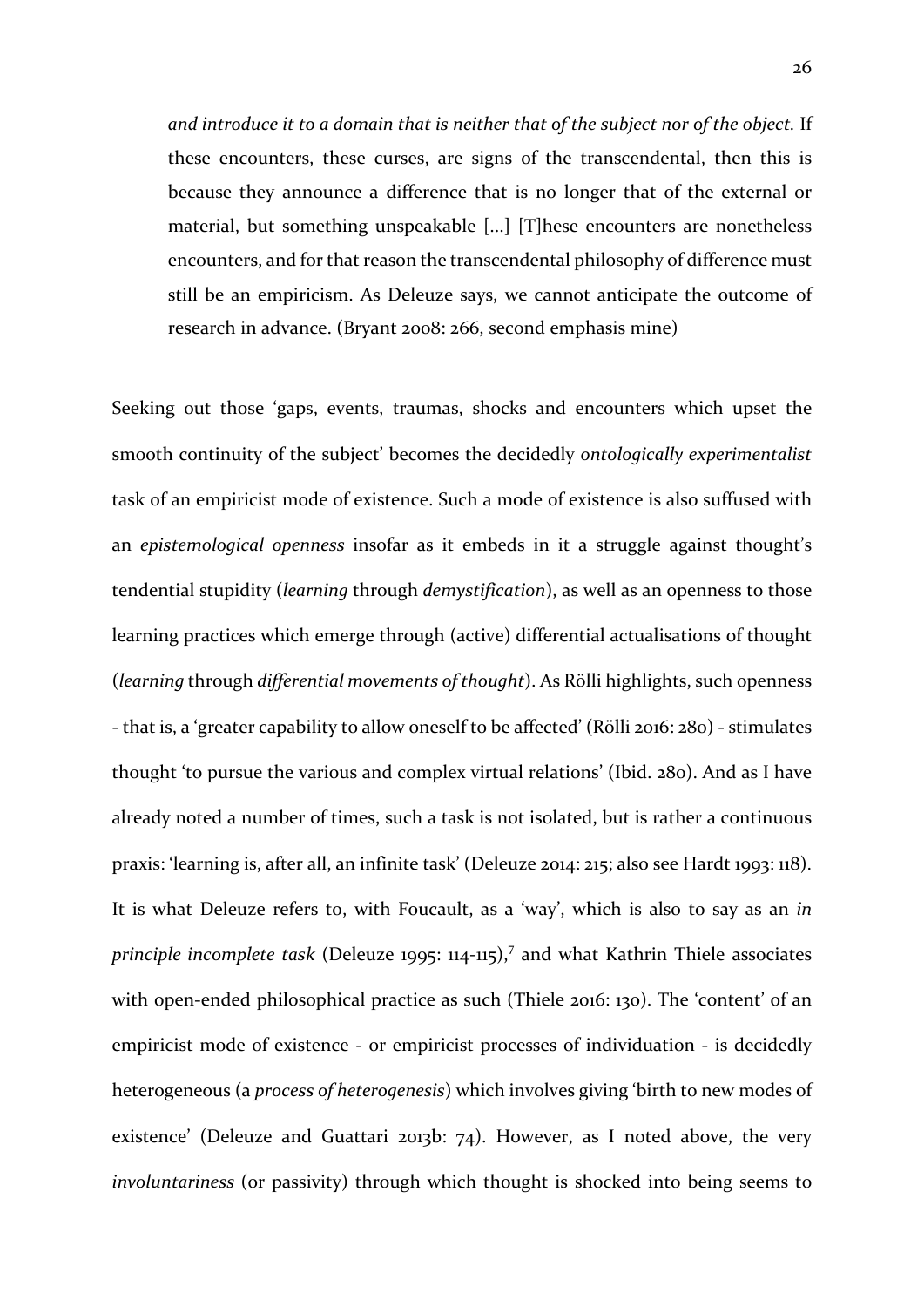conflict with this notion of a 'mode of existence' or 'art of life' which attempts to think *actively* when confronted with the encounter or transcendental sign. I will respond to this conflict, first, through situating such a mode of existence as an 'endowment' for transcendental signs*;* second, through underlining the importance of *endurance* and *sustainability* to our mode of existence's pursuit of joy, which involves a distinction between *joy* and *pleasure.*

The notion of 'endowment' is highlighted by Deleuze in *Proust and Signs* when he notes: 'one must be endowed for the signs, ready to encounter them, one must open oneself to their violence' (Deleuze 2000: 101).<sup>8</sup> Transcendental signs, as encounters which force thought into being, demand a response. Of course, Deleuze offers no complete pre-constituted 'method' which might be able to 'equip' us with such an endowment. Indeed, were he to do so, he would, of course, be guilty of generating a new mystification or dogmatism which transcendentalised his empirical experiences. Indeed, this is one of the reasons we must tread carefully when explicating what a empiricist mode of existence might look like, in order to avoid such processes of transcendentalisation in our own explication. Nonetheless, Deleuze and Guattari give us a clue through invoking what they call the 'empiricist conversion,' which I noted above. The empiricist conversion serves as a broad example of what an endowment for signs might look like, and involves the combination of *empiricism* and *affirmation;* or put differently, the empiricist conversion as a movement in thought away from the dogmatic Image of Thought and from transcendent modes of thought generally speaking, and an affirmation of the *project* of demystification (a double movement towards *ontological experimentalism* and *epistemological openness*). This coupling of empiricism and affirmation gestures strongly towards the linkages between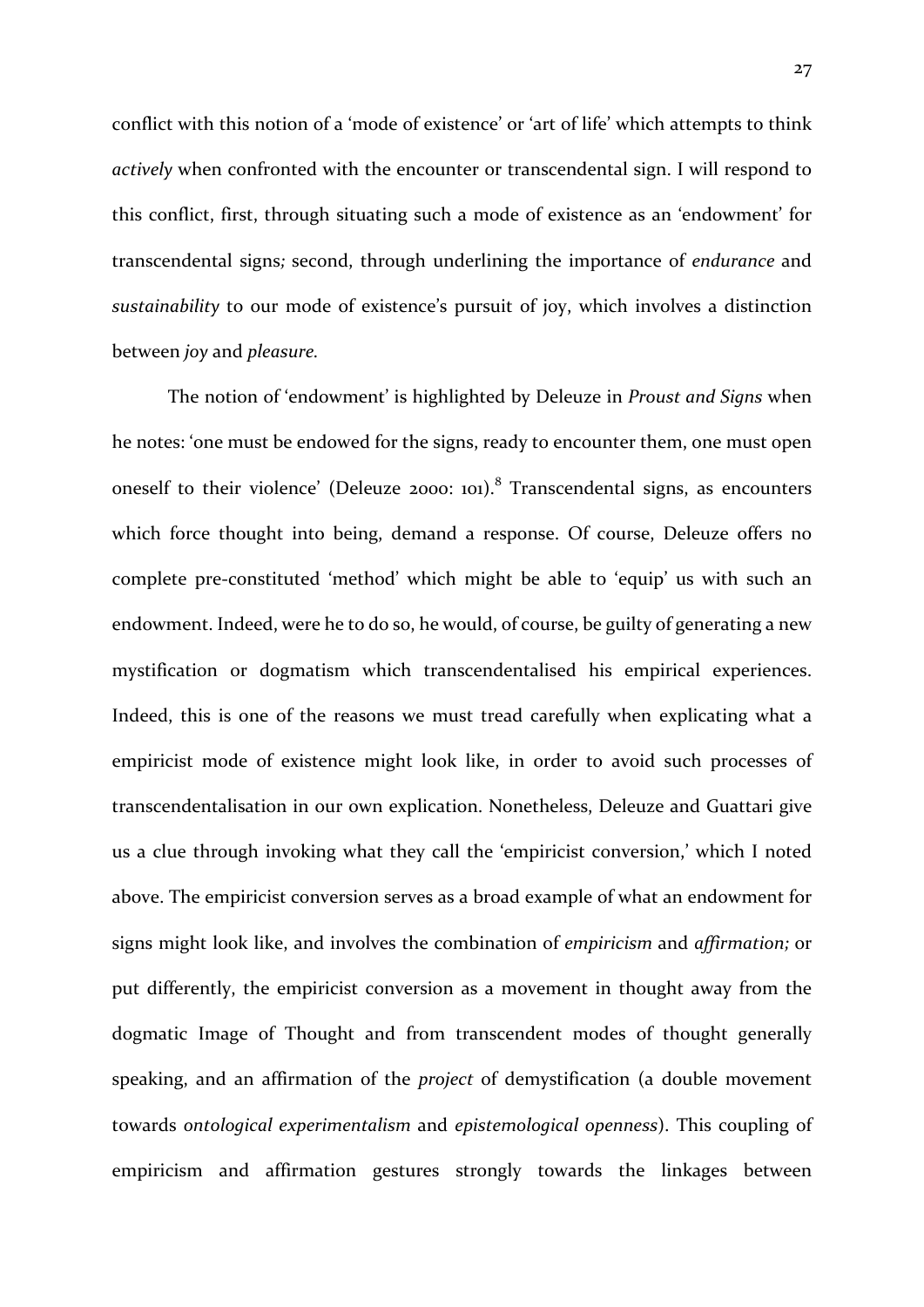transcendental empiricism and affirmative naturalism, indeed we can also speak of it as a 'naturalist conversion.' With Spinoza, Deleuze will claim that 'ethical *joy* is the correlate of speculative affirmation' (Deleuze 1988b: 29). Deleuze, in *Expressionism in Philosophy,* gestures explicitly towards this type of joy-oriented empiricist-naturalist practice:

A man [sic] who is to become reasonable, strong and free, begins by doing all in his power to experience joyful passions. He then strives to extricate himself from chance encounters and the concatenation of sad passions, to organize good encounters, combine his relation with relations that combine directly with it, unite with that which agrees in nature with him, and form a reasonable association between men; all of this in such a way as to be affected with joy. *[This is an] art of organizing encounters.* (Deleuze 1992: 262, my alteration, my emphasis)

What this indicates, again, but importantly, is that this empiricist-naturalist 'conversion' is by no means reducible to extensive space-time co-ordinates or to a particular empirical experience, but rather implies a *durative process, practice,* or *project*  of conversion. Such a conversion is a processual and transformative practice, and certainly not an epistemological judgement or decision; all of this is also to say that the process of *becoming-empiricist* or *becoming-naturalist* is never completed once and for all. Insofar as this empiricist mode of existence seeks to confront thought's tendential stupidity, and insofar as stupidity is never overcome once and for all, then to surmise that one has 'completed' this conversion or that one has 'overcome' stupidity would be, no doubt, in these terms, profoundly stupid. Thiele notes this well, underlining the demandingness, endurance, and sustainability required by such a task: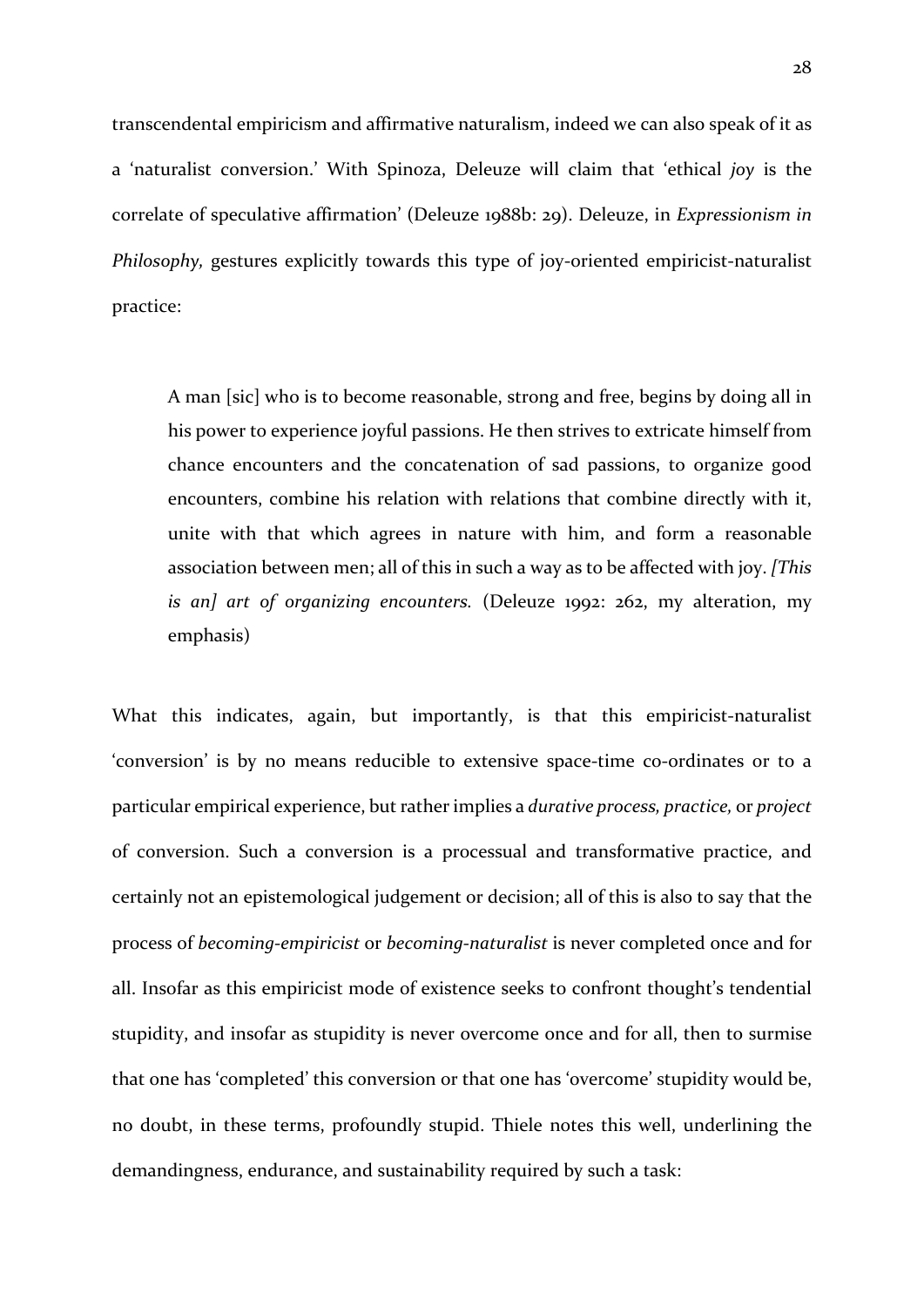'To believe in the world, as it is', as a thought of pure immanence, does not mean producing an affirmation of the world according to the ideality of 'what should be' - measuring the possible via the criterion of 'what is', and thus *limiting* this world from the very start. No, what is truly required is to produce an active affirmation in the face of every single result the world ever takes. Only this way is the becoming-active in and for this world truly never ending; only this way is it an infinite task, in which mere affirmation of chance becomes *active affirmation,* and belief in this world - still harbouring the comfort of the transcendent (divine providence, revolutionary axiomatic or a saving messianism) - becomes a 'belief in this world, as it is'. It is the most demanding *realist* undertaking that alone leaves open 'what the world is capable of. (Thiele 2010: 35-36; also see Thiele 2008: 182)

An *immanent engagement in the world* is what Thiele calls for through an empiricist mode of existence. An 'empirical practice of the faculties' heightening 'one's capacity to be affected while expanding and enhancing the experiential reserves one can draw upon', generating 'new singularities in thought' (Rölli 2016: 284-285). This, by extension, associates transcendent approaches with non-immanent disengagement from the world, or more simply, *indifference* (MacKenzie 2004). (I will revisit this point in the conclusion as we gesture towards further avenues of research.) Such an immanent engagement functions as a continuous commitment to active thought, speculative practice, or that which Aline Wiame notes in relation to Deleuze's notion of dramatisation as an 'ontology of creation, as it is the selection that makes new, affirmative configurations possible' (Wiame 2016: 45).

Focusing more closely on the above quote from Thiele: the invocation, here, of the centrality of *endurance* and *sustainability* to an empiricist mode of existence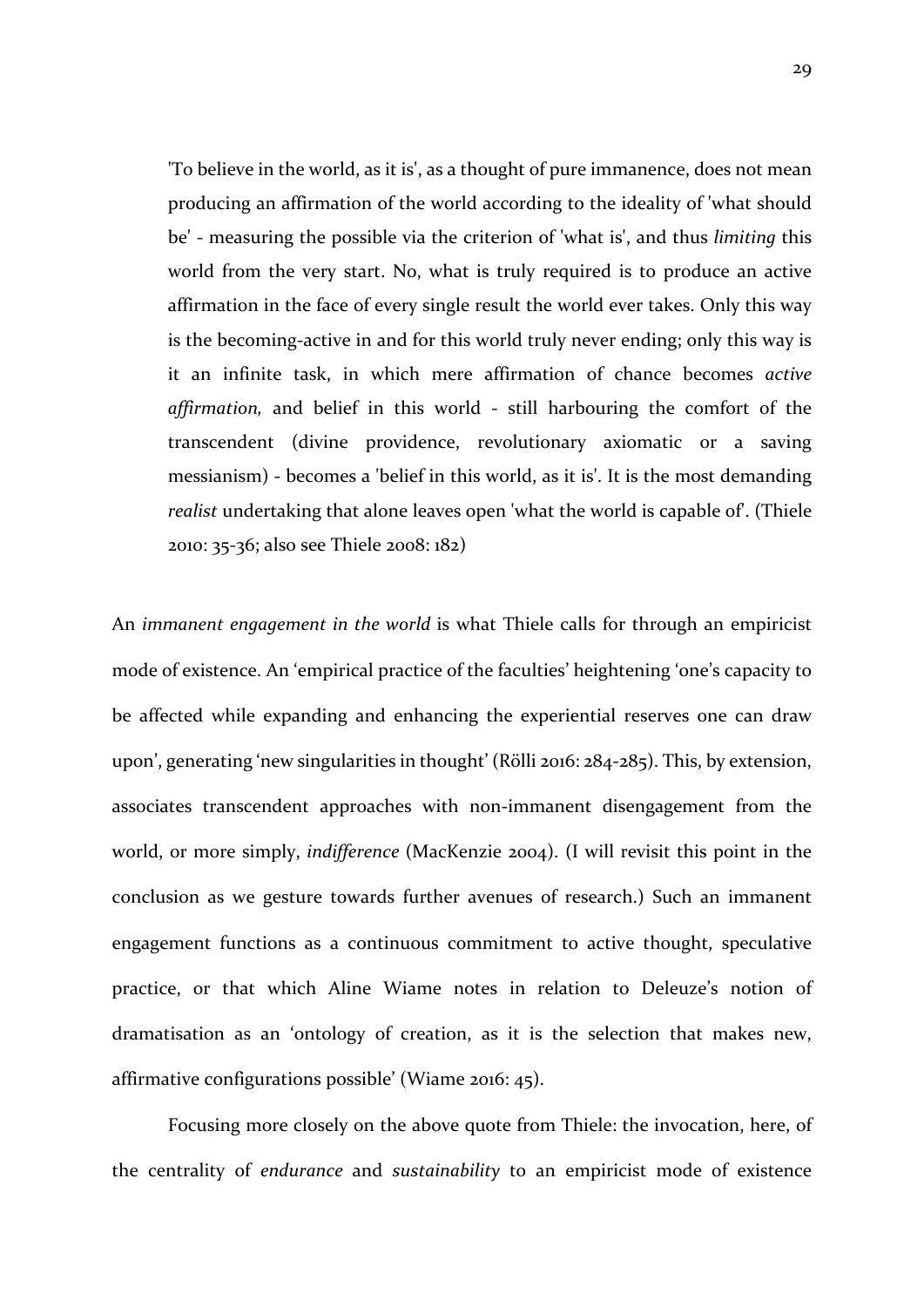functions not only to centralise the durative and processual nature of such a practice, but also to decouple the potential link that might be drawn between Deleuze's Spinozist notion of *joy* being employed (as ontological empowerment) and *pleasure.* To what extent is this empiricist-naturalist conversion – a conversion involving ontologically experimentalist and epistemologically open practices which functions as an 'endowment' for transcendental signs – a 'joyful' practice, especially insofar as the encounter is violent, traumatic, and disturbing? I cannot come to a totalising response to this question, but it will be important for my purposes to note a crucial distinction between joy and pleasure. The concept of joy being deployed here is ontological and non-anthropocentric (not tied to the subject), whereas pleasure is an anthropocentric notion (tied to the subject). Ontological joy is not reducible to anthropocentric pleasure. Joy is, simply, the *increase in a body's power of action brought about through entering compositionist relations.* It is an affective, relational and ontological movement. As Protevi notes, for Deleuze (and Guattari), feelings such as *pleasure* are the 'subjective appropriation of a desubjectivizing joyous affect' (Protevi 2013: 74-75). That is: 'pleasure [...] interrupts the continuous process of positive desire [...] pleasures, even the most artificial, are reterritorializations' (Deleuze and Guattari 2013b: 180-181). What this means is not that pleasure has *nothing to do with joy,* but rather than *pleasure is an arrest in the movement of joy* and is thereby not reducible to it. Subjectified feelings of pleasure may be either joyful (ontologically empowering) or sad (ontologically disempowering). To give an example of the latter: processes of capitalist reterritorialisation insinuate lack and *capture* desire through continuous (pleasurable) consumption or through continuous (pleasurable) production in which the 'consumer' or 'worker' is *affective invested in* his or her contributions to capital accumulation, and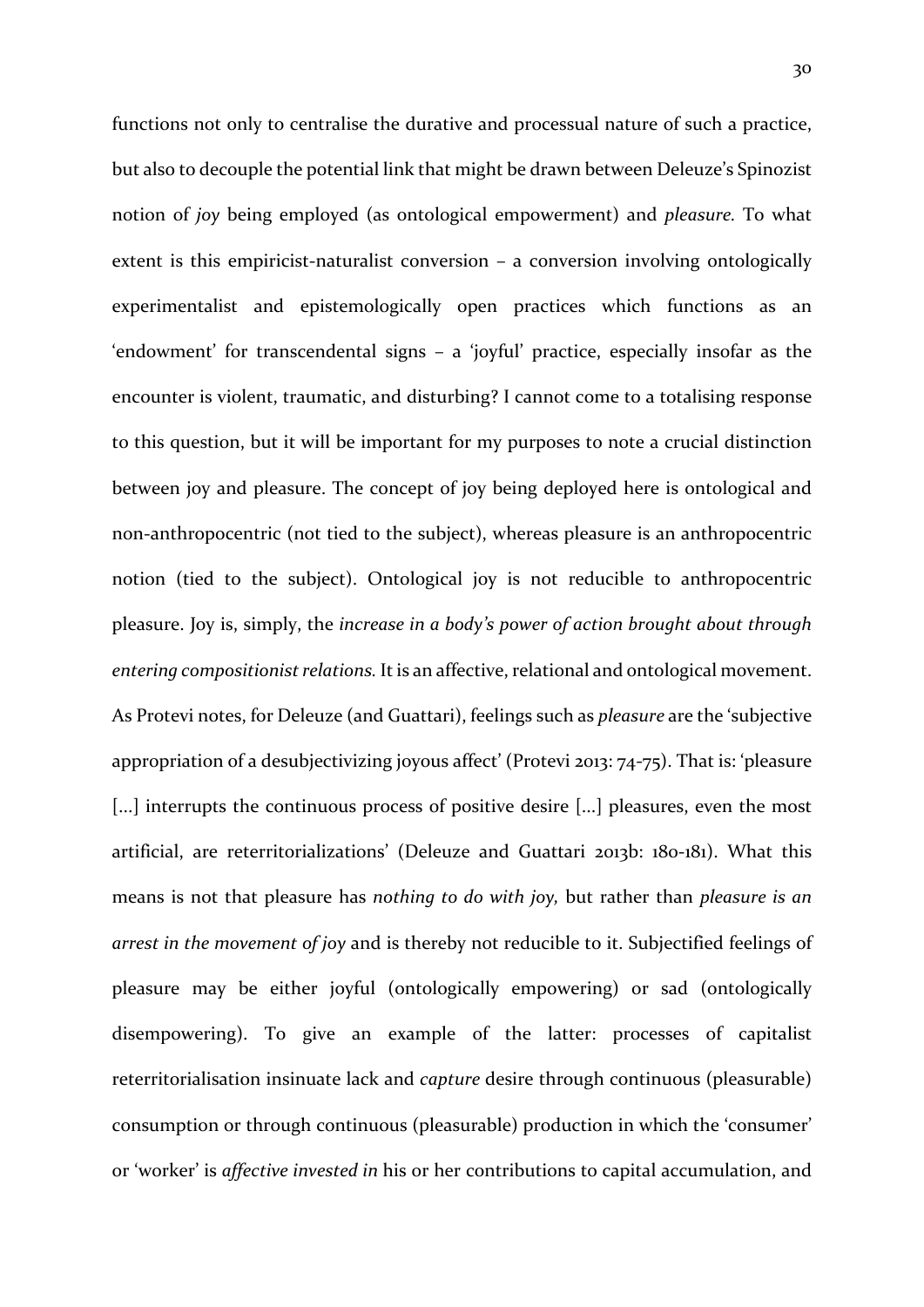often simultaneously to his or her own exploitation (Deleuze and Guattari 1984; Lazzarato 1996; Holland 1999: 79; Lordon 2014). The types of pleasures produced under capitalism, in this specific sense, are *ontologically sad.* Relatedly, joyous movements may be coupled with subjectified moments of sadness, pain, or even hatred. On the example of 'joyous hate,' we can gesture towards Deleuze when, praising Foucault's work, he speculates that joyous hatred is an explanation for Foucault's intense research and style: 'provided the hatred is strong enough something can be salvaged, a great joy which is not the ambivalent joy of hatred, but the joy of wanting to destroy whatever mutilates life' (Deleuze 1988a: 23). On the example of sadness and pain: Rosi Braidotti, on this, warns us that such an empiricist mode of existence (a term she does not use), as a process which demands *endurance* and *sustainability,* is by no means necessarily harmonious. Insofar as such endurance involves traumatic encounters it will involve conflicts and shocks, and so, commitment to such a mode of existence will involve the negotiation between an openness to the potential trauma of the encounter and a relative level of *caution* so as to avoid breakdown and produce a *sustainable* mode of existence (Braidotti 2006: 139). This *rule of caution* folds into our empiricist mode of existence the importance of sustainability and the acknowledgement that *the pursuit of joy is in no sense the pursuit of pleasure.*<sup>9</sup> Deleuze and Guattari repeatedly highlight the necessity of such a cautionary rule, here we take only one of many examples to conclude this section:

Every undertaking of destratification (for example, going beyond the organism, plunging into a becoming) must therefore observe concrete rules of extreme caution: a too-sudden destratification may be suicidal, or turn cancerous. In other words, it will sometimes end in chaos, the void and destruction, and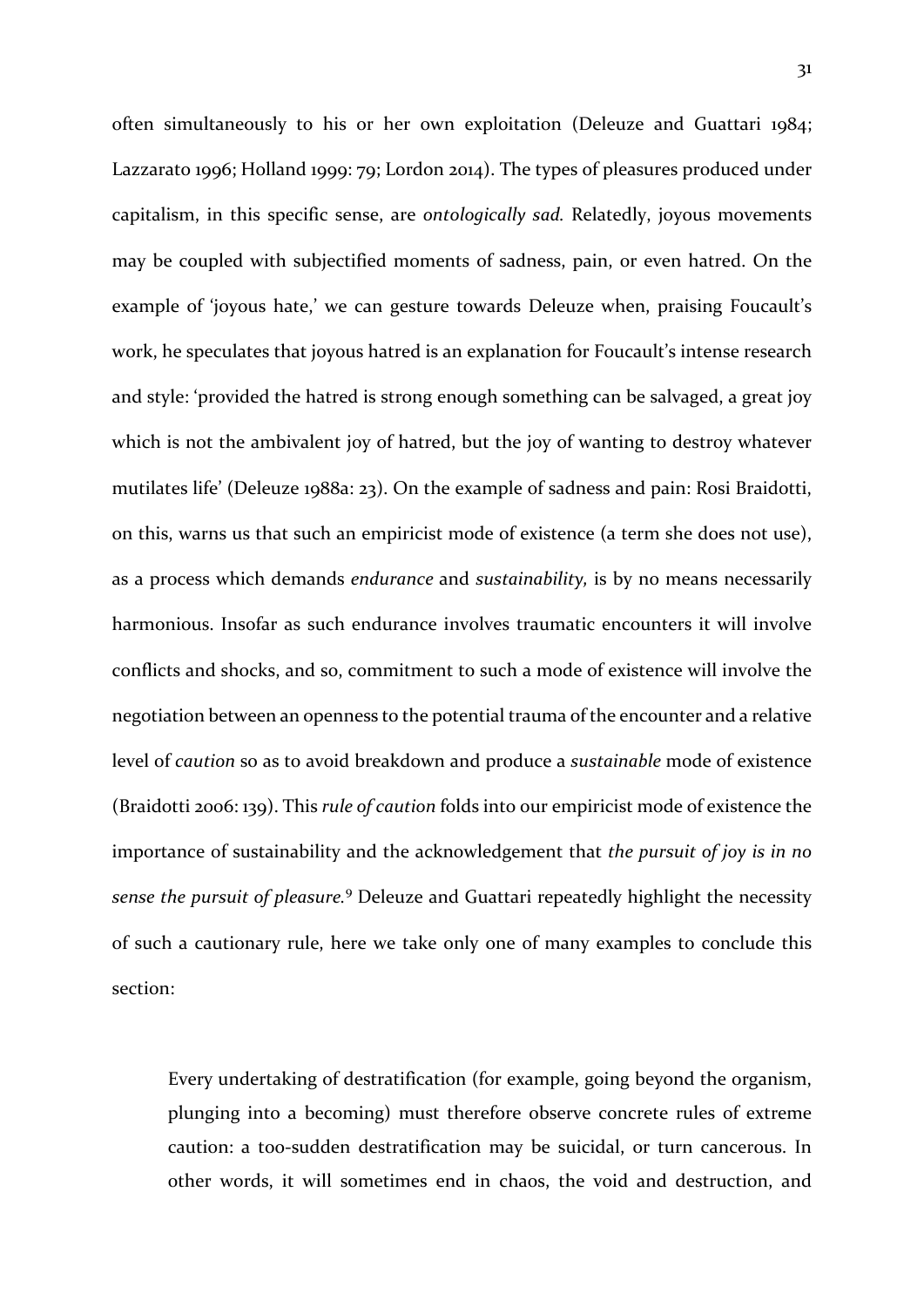sometimes lock us back into the strata, which become more rigid still, losing their degrees of diversity, differentiation, and mobility. (Deleuze and Guattari 2013b*:* 585)

In this section I have extracted an *empiricist mode of existence* as a stylistics of life which is ontologically experimentalist, epistemologically open, and immanently engaged in the world: a joyful continuous praxis of demystification, creative thought; that is, of learning.

## **IV. Conclusion**

In this paper I have endeavoured to co-position Deleuze's (transcendental) empiricism and (affirmative) naturalism as being indissociable from worldly practice of learning, and as pertaining to a stylistics of life which is ontologically experimentalist, epistemologically open, and immanently engaged in the world towards *joy.* The central purpose of this paper has been to develop on these two under-researched areas of Deleuze's thought and to emphasise that neither Deleuzian empiricism nor Deleuzian naturalism can be properly considered as solely pertaining to epistemology, methodology, or philosophical practice. Or, to put this another way, Deleuzian empiricism and Deleuzian naturalism cannot be reduced to a 'position' that Deleuze 'held', as both are concerned with ontologically transformative worldly practice.

In the introduction, I noted that I hope that this research can help generate new problems worthy of further exploration. The potential vectors are numerous: what might an empiricist mode of epistemology, pedagogy, aesthetics, or politics look like, for example? Conceived of in relation to the 'ethics of self-cultivation' literature, how might Deleuze's contribution engage with these discussions? With posthumanism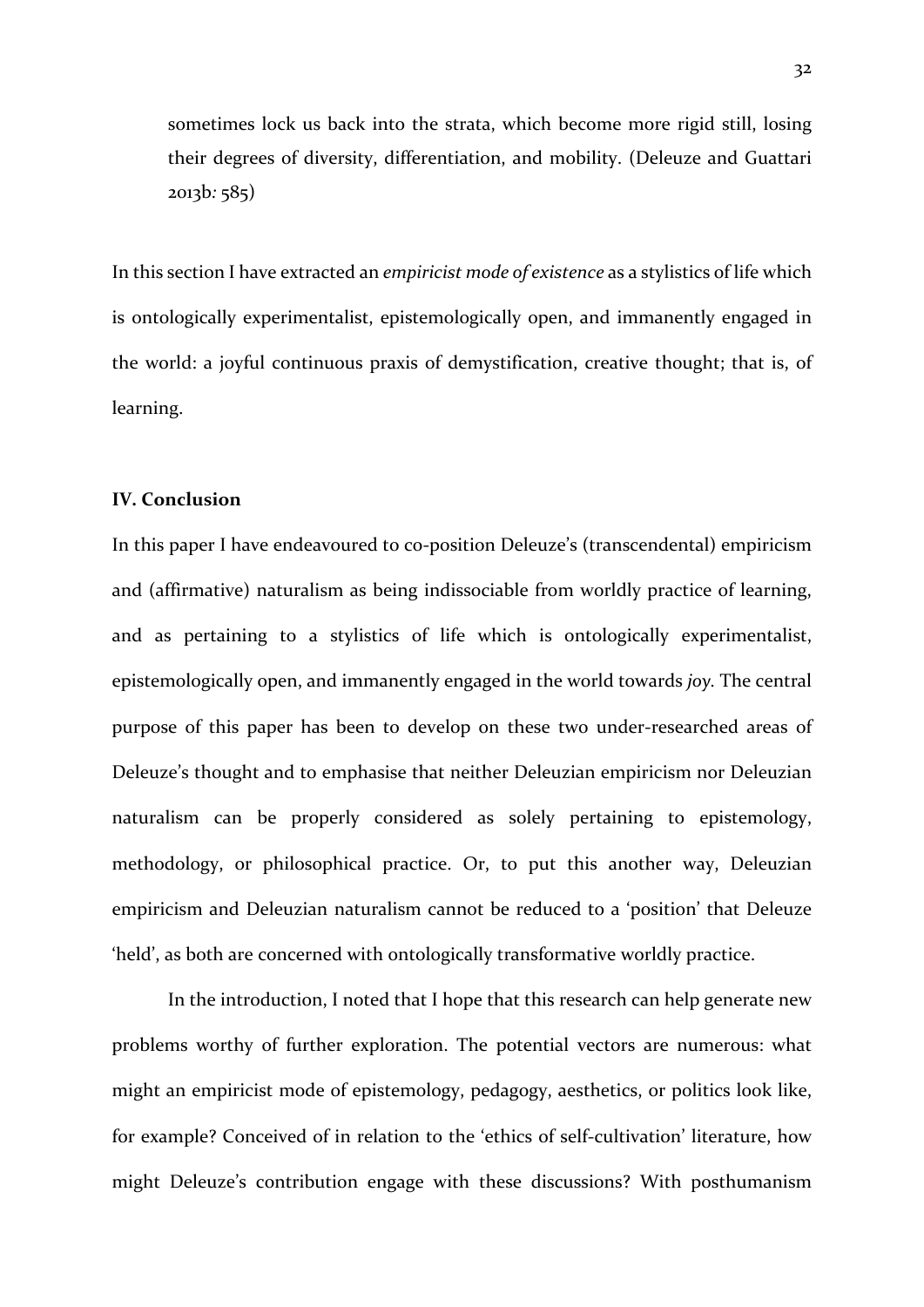(Braidotti 2013)? Or with Bergsonian philosophy of life more generally (Bergson 1944; Deleuze 1991; Ansell-Pearson 2015)? Linking this practical critique of mystification and differential processes of learning with Deleuze's development of *counter-actualisation*  and *dramatisation* is a further vector worthy of independent consideration, bearing as it does the potential coupling of these two notions in a mode of existence which, as Janae Sholtz notes, is a coupling which is unfortunately rarely discussed in the literature (Sholtz 2016). Finally, I claimed that this empiricist mode of existence is a practice which is *immanently effectuated,* which is to say, is a *participation in* rather than *indifference from* the world. MacKenzie makes similar claims with regard the practice of *critique* as such, as a practice involved in the *creative construction of difference* and the combat of indifference. As such, a further vector of research might be a substantive engagement between the practice of *pure critique,* as MacKenzie terms it, and the *pursuit of joy* which I have developed here.

#### **Notes**

 

<sup>&</sup>lt;sup>1</sup> Not that these different empiricisms can be conflated. Further, and of course, Deleuze finds much in Hume's empiricism that informs his own approach, not least the notion of 'knowledge' as a sort of 'habit' and the externality of relations to their terms, as only two examples.

<sup>&</sup>lt;sup>2</sup> See Dillet's paper, further, for an interesting exploration of Deleuze's Heideggerian inheritance in this notion of the encounter.

<sup>&</sup>lt;sup>3</sup> On this, see: Baugh (1992), Ansell-Pearson (1999), Protevi (2013), and Clisby (2015).<br><sup>4</sup> A third example which we will not discuss here but nonetheless should be mentioned is Ray Brassier's recent work on the naturalism of Wilfrid Sellars, which attempts to grabble with the 'myth of the given.' See Brassier (2014).<br><sup>5</sup> Here, therefore, it is unsurprising that Paul Patton argues that Deleuze's positions are incompatible with

<sup>&#</sup>x27;thoroughgoing scientific [naturalism]' (Patton 2016: 348) insofar as the definition of naturalism Deleuze is measured against is one in which one must have a 'commitment to a scientific conception of the world and to scientific method as the only reliable path to knowledge' (Patton 2016: 348), or be committed to the 'modern scientific image of the world as a single, closed causally interconnected system' (Patton 2016: 352). Deleuze, it would seem, is uncontroversially *not* a naturalist in this sense. I agree both with this general claim by Patton, as well as his suggestions on the practico-ethical component of Deleuze's naturalism towards the end of his paper, while nonetheless taking more seriously than Patton perhaps does that Deleuze's claims of the ontological openness of nature should be taken more seriously as a naturalist claim.

<sup>6</sup> The notion of a 'mode of existence' being deployed here is therefore drawn from this excerpt from *What is Philosophy?,* and is not in reference to the recent work of Bruno Latour (2013). Indeed, a discussion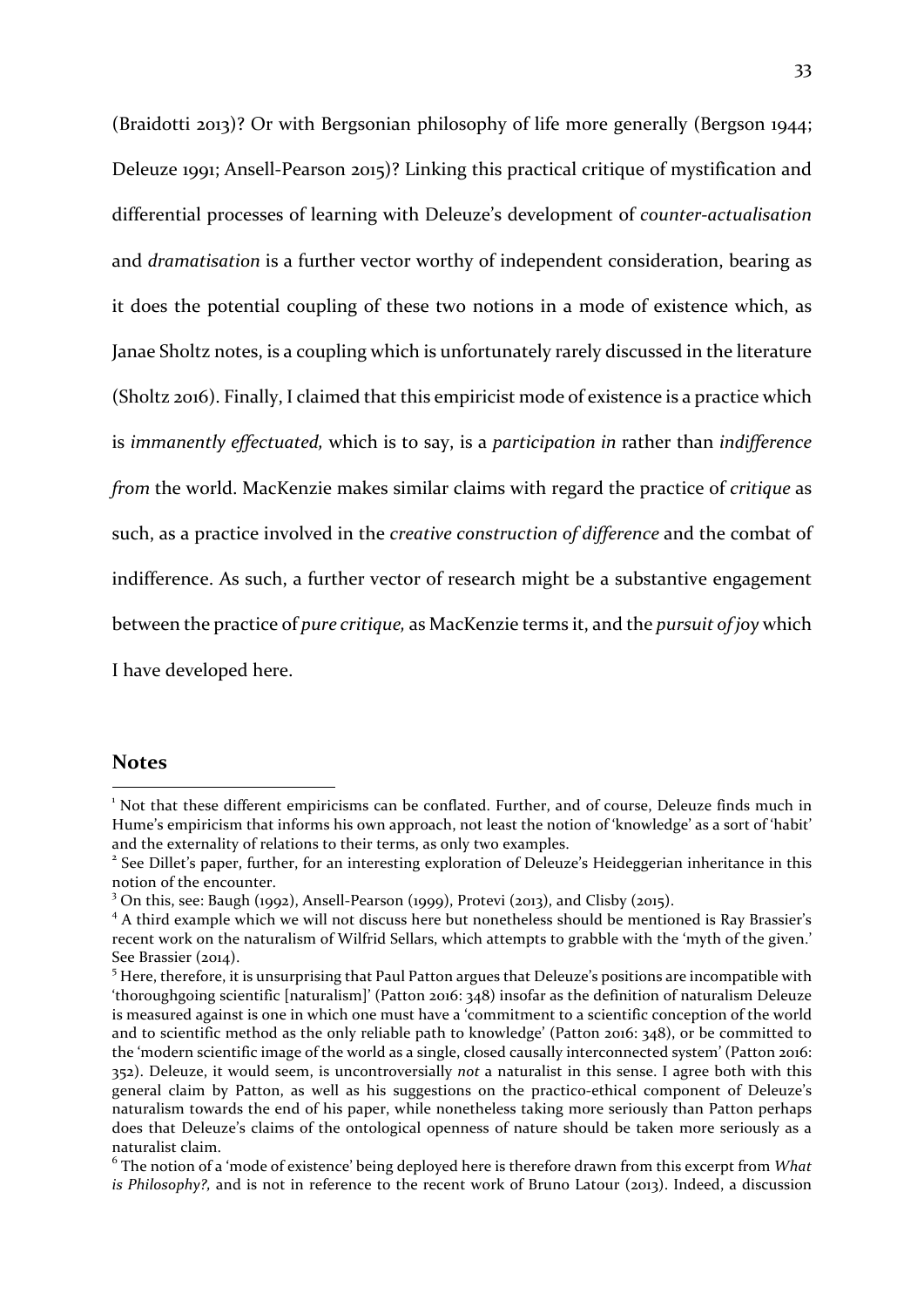connecting Deleuze and Guattari's usage of this term to Latour would certainly be an interesting and potentially fruitful endeavour which would, no doubt, necessitate passing through Gilbert Simondon's own usage of the term in *On the Mode of Existence of Technical Objects* (2012)*.* This is, however, beyond the scope of this paper. I thank one of the peer reviewers for highlighting this potential connection to Latour.

<u> Andreas Andrews Andrews Andrews Andrews Andrews Andrews Andrews Andrews Andrews Andrews Andrews Andrews Andr</u>

<sup>7</sup> This notion of an being incomplete *in principle* is drawn from Ian Buchanan's (2013: 163-164) work on schizoanalysis.

 $8$  Of course, this notion of 'endowment' is bound up with the notion of 'apprenticeship', though we will not be discussing the latter notion here.

<sup>9</sup> We can add a caveat to this claim. In 'Lucretius and the Simulacrum', Deleuze discusses the notion of Lucretian pleasure more affirmatively than he engages with the notion elsewhere. No doubt, Lucretian or Epicurean pleasure is distinct from, for example, capitalist pleasure. This opens the question of whether Lucretius's notion of pleasure, which is that of a sort of mental contentedness free from psychological anxiety wrought by superstitions and the fear of death, could be made compatible with Deleuze's desubjectified use of joy. I will not explore this here, but see Ansell-Pearson (2016) for a related discussion in which the notion of Epicurean pleasure is linked to Deleuze in more detail.

## **References**

Abdullah, Ayesha (2016), 'The Birth of Thought: Dramatization, Pluralisation and the Idea', *Deleuze Studies,* 10: 1, pp. 19-32

Ansell-Pearson, Keith (1999), *Germinal Life: The Difference and Repetition of Deleuze,* London: Routledge Ansell-Pearson, Keith (2014), 'Affirmative Naturalism: Deleuze and Epicureanism', *Cosmos and History: The Journal of Natural and Social Philosophy,* 10: 2, pp. 121-137

Ansell-Pearson, Keith (2015), 'Beyond the Human Condition: Bergson and Deleuze', in *Deleuze and the Non/Human,* ed. by Jon Roffe and Hannah Stark, London: Palgrave Macmillan, pp. 81-102

Ansell-Pearson, Keith (2016), 'Naturalism as a Joyful Science: Nietzsche, Deleuze, and the Art of Life', *Journal of Nietzsche Studies,* 47: 1, pp. 119-140

Ansell-Pearson, Keith and Protevi, John (2016), 'Naturalism in the Continental Tradition', in *The Blackwell Companion to Naturalism,* ed. by Kelly James Clark, West Sussex: Wiley Blackwell, pp. 34-48

Baugh, Bruce (1992), 'Transcendental Empiricism: Deleuze's Response to Hegel', *Man and World,* 25, pp. 133-148

Beistegui, Miguel de (2010), *Immanence: Deleuze and Philosophy*, Edinburgh: Edinburgh University Press Bennett, Michael James (2013), 'Deleuze and Epicurean Philosophy: Atomic Speed and Swerve Speed', *Journal of French and Francophone Philosophy,* XXI: 2, pp. 131- 157

Bergson, Henri (1944), *Creative Evolution,* trans. by Arthur Mitchell, Connecticut: Greenwood Press

Bhaskar, Roy (1998), *The Possibility of Naturalism: A Philosophical Critique of the Contemporary Human Sciences,* Routledge: London

Braidotti, Rosi (2006), 'The Ethics of Becoming-Imperceptible', in *Deleuze and Philosophy,* ed. by Constantin V. Boundas, Edinburgh: Edinburgh University Press, pp. 133-159

Braidotti, Rosi (2013), *The Posthuman,* Cambridge: Polity

Brassier, Ray (2014), 'Nominalism, Naturalism, and Materialism: Sellars's Critical Ontology', in *Contemporary Philosophical Naturalism and its Implications,* ed. by Bana Bashour and Hans D. Muller, London: Routledge, pp. 101-114

Bryant, Levi R. (2008), *Difference and Givenness: Deleuze's Transcendental Empiricism and the Ontology of Immanence,* Evanston: Northwestern University Press

Buchanan, Ian (2013), 'Schizoanalysis: An Incomplete Project' in *The Edinburgh Companion to Poststructuralism*, ed. by Benoît Dillet, Iain MacKenzie and Robert Porter, Robert, Edinburgh: Edinburgh University Press, pp. 163-88

Churchland, Patricia Smith (1986), *Neurophilosophy: Toward a Unified Science of the Mind/Brain*, Cambridge, MIT Press

Churchland, Paul (1981), 'Eliminative Materialism and the Propositional Attitudes', *Journal of Philosophy,* 78, pp. 67–90

Clisby, Dale (2015), 'Deleuze's Secret Dualism? Competing Accounts of the Relationship Between the Virtual and the Actual', *Parrhesia,* 24, pp. 127-149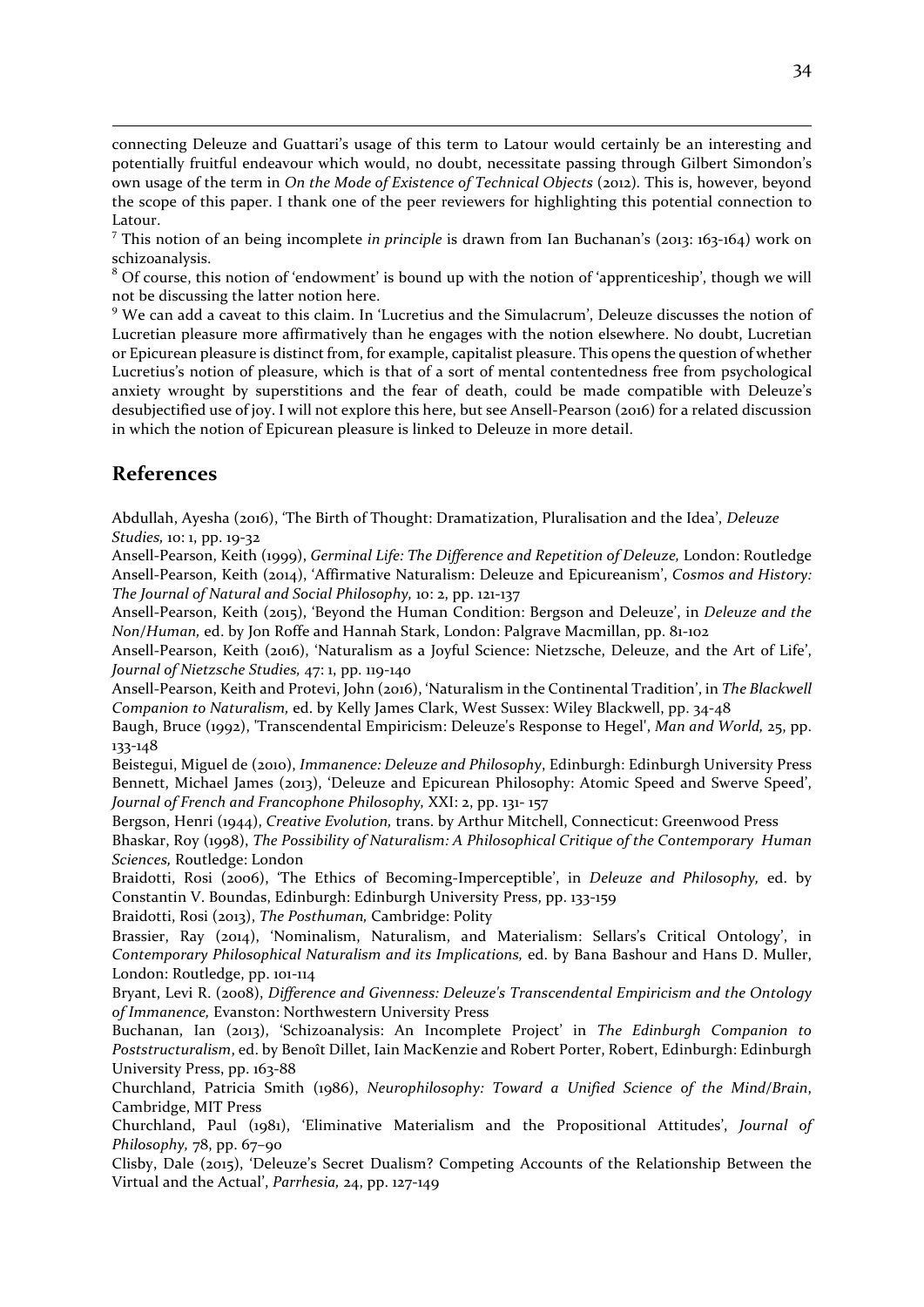Cutler, Anna and MacKenzie, Iain (2011), 'Critique as a Practice of Learning: Beyond Indifference with Meillassoux, towards Deleuze', *Pli: The Warwick Journal of Philosophy,* 22, pp. 88-109

Deleuze, Gilles (1988a), *Foucault,* trans. by Seán Hand, Minneapolis: University of Minnesota Press Deleuze, Gilles (1988b), *Spinoza: Practical Philosophy,* trans. by Robert Hurley, San Francisco: City Lights Books

Deleuze, Gilles (1991a), *Bergsonism*, trans. by Hugh Tomlison and Barbara Habberjam, Brooklyn: Zone Deleuze, Gilles (1991b), *Empiricism & Subjectivity: An Essay on Hume's Theory of Human Nature,* trans. by Constantin V. Boundas, New York: Columbia University Press

Deleuze, Gilles (1992), *Expressionism in Philosophy: Spinoza,* trans. by Martin Joughin, New York: Zone Books

Deleuze, Gilles (1995), *Negotiations: 1972-1990,* trans. by Martin Joughin, New York: Columbia University Press

Deleuze, Gilles (1999), 'Bergson's Conception of Difference', in *The New Bergson,* ed. by John Mullarkey, trans. by Melissa McMahon, Manchester: Manchester University Press, pp. 42-65

Deleuze, Gilles (2000), *Proust and Signs,* trans. by Richard Howard, Minneapolis: University of Minnesota Press

Deleuze, Gilles (2001), *Pure Immanence: Essays on a Life*, trans. Anne Boyman, New York: Zone Books Deleuze, Gilles (2002), *Nietzsche and Philosophy,* trans. by Hugh Tomlinson, London: Continuum

Deleuze, Gilles (2013), *The Logic of Sense,* trans. by Mark Lester and Charles Stivale, London: Bloomsbury Deleuze, Gilles (2014) *Difference and Repetition,* trans. by Paul Patton, London: Bloomsbury Academic

Deleuze, Gilles (2015), *What is Grounding?,* trans. by Arjen Kleinherenbrink, Grand Rapids: &&& Publishing

Deleuze, Gilles and Guattari, Félix (1984), *Anti-Oedipus: Capitalism and Schizophrenia,* trans. by Robert Hurley, Mark Seem and Helen R. Lane, London: The Athlone Press

Deleuze, Gilles and Guattari, Félix (2013a), *A Thousand Plateaus: Capitalism and Schizophrenia,* trans. by Brian Massumi, London: Bloomsbury Academic

Deleuze, Gilles and Guattari, Félix (2013b), *What is Philosophy?* trans. by Hugh Tomlinsin and Graham Burchill, London: Verso

Dennett, Daniel (1978), 'Why You Can't Make a Computer that Feels Pain', *Synthese,* 38: 3, pp. 415-456

Dennett, Daniel (1988), 'Quining Qualia' in *Consciousness in Contemporary Science,* ed. by Marcel, A. J. and Bisiach, E,, New York: Oxford University Press, pp. 42–77

Dillet, Benoît (2013), 'What Is Called Thinking?: When Deleuze Walks along Heideggerian Paths', *Deleuze Studies,* 7: 2, pp. 230-274

Hardt, Michael (1993), *An Apprenticeship in Philosophy: Gilles Deleuze,* London: UCL Press

Hayden, Patrick (1997), 'Gilles Deleuze and Naturalism: A Convergence with Ecological Theory and Politics', *Environmental Ethics,* 19: 1, pp. 185-204

Hayden, Patrick (1998), *Multiplicity and Becoming: The Pluralist Empiricism of Gilles Deleuze,* New York: Peter Lang

Holland, Eugene (1999), *Deleuze and Guattari's Anti-Oedipus: An Introduction to Schizoanalysis,* London: Routledge

Johnson, Ryan J. (2014), 'Another Use of the Concept of the Simulacrum: Deleuze, Lucretius, and the Practical Critique of Demystification', *Deleuze Studies,* 8: 1, pp. 70-93

Latour, Bruno (2013), *An Inquiry into Modes of Existence: An Anthropology of the Moderns, trans. by* Catherine Porter, Cambridge, MA: Harvard University Press

Lazzarato, Maurizio (1996), 'Immaterial Labour', in *Radical Thought in Italy: A Potential Politics,* ed. by Paul Virno and Michael Hardt, trans. by Paul Colilli and Ed Emory, Minneapolis: University of Minnesota Press, pp. 133-147

Lordon, Frédéric (2014), *Willing Slaves of Capital: Spinoza and Marx on Desire*, trans. by Gabriel Ash, London: Verso

Lucretius (2001), *On the Nature of Things*, trans. by Martin Ferguson Smith, Indianapolis: Hackett MacKenzie, Iain (2004), *The Idea of Pure Critique,* London: Continuum

Patton, Paul (2016), 'Deleuze and Naturalism', *International Journal of Philosophical Studies,* 24: 3, pp. 348-364

Protevi, John (2013), *Life, War, Earth: Deleuze and the Sciences,* Minneapolis: University of Minnesota Press

Quine, Willard Van Orman (1969), 'Epistemology Naturalized', in *Ontological Relativity and Other Essays,*  New York: Columbia University Press, pp. 69-90